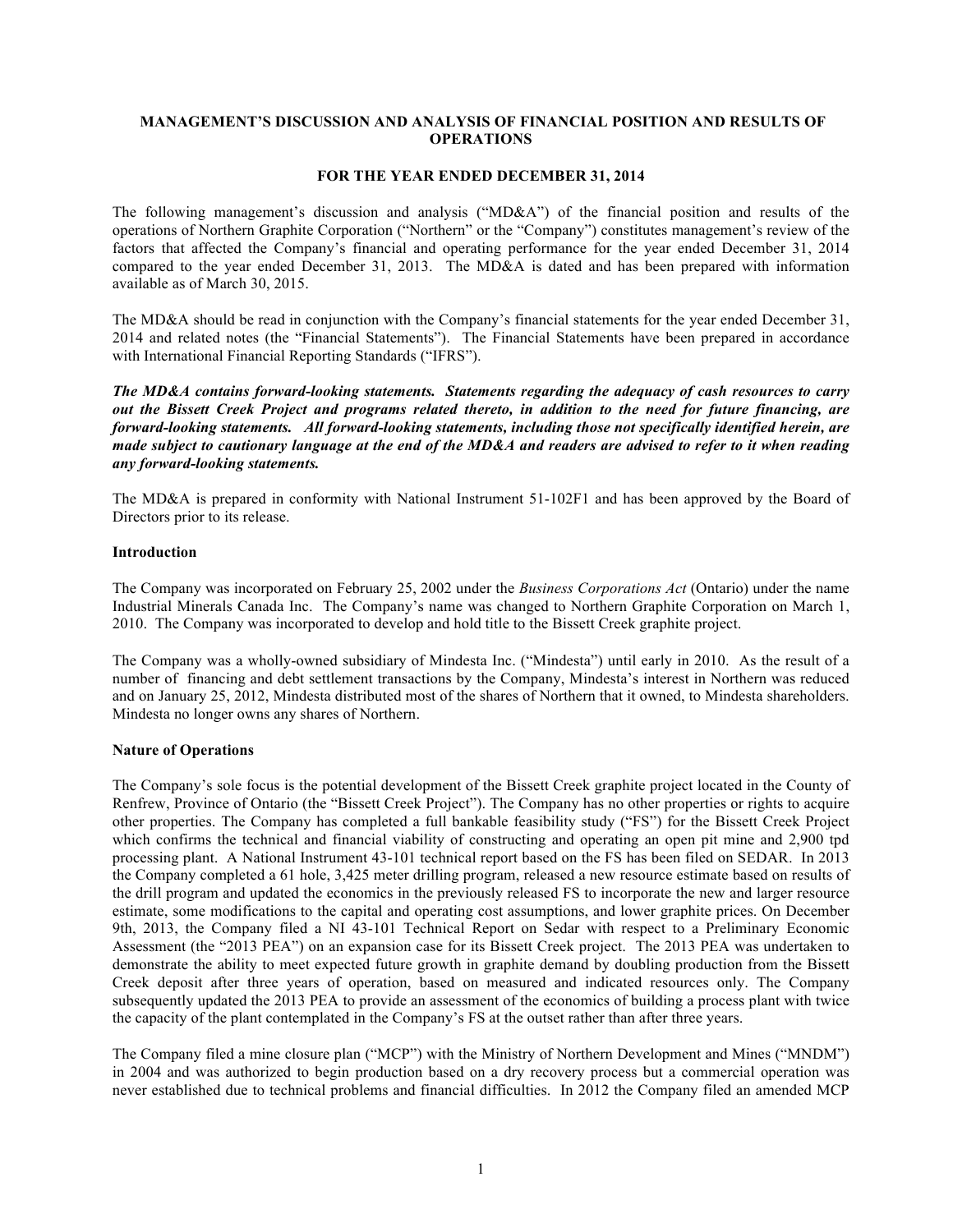to increase the size of the potential operation and to use a conventional flotation recovery process as outlined in the FS. In August, 2013, the MNDM accepted the Company's MCP for filing.

The Company is now in a position to begin construction of a mine on the Bissett Creek Project, subject to the availability of financing and obtaining various operation permits and species at risk permitting.

### **The Bissett Creek Project**

The Company holds a 100% interest in the Bissett Creek Project, which contains a large flake graphite deposit, and is located approximately 15 km from the Trans-Canada Highway (Highway 17) between the towns of Deep River and Mattawa, Ontario. The Bissett Creek Project is located in the United Townships of Head, Clara and Maria, in the County of Renfrew, Province of Ontario, approximately 300 km northeast of Toronto and 200 km west of Ottawa, Ontario.

The Bissett Creek Project consists of two mining leases and five unpatented claims. A 565 hectare mining lease (Ontario Mining Lease number 106693) has had its renewal reviewed and the Company has received notification that it has met the necessary requirements for renewal. The Company has been informed that this lease renewal has been requisitioned for issuance and registration, there are no further review processes pending, and it is expected that the new expiry date will be in 2035. The Company also holds a 1,938 hectare mining lease which expires on June 30, 2034 (Ontario Mining Lease number 109335) and five unpatented claims totalling approximately 464 hectares.

Royalties on the Bissett Creek Project consist of an annual advance payment of \$27,000 to the three original prospectors that discovered the deposit which will be credited against a royalty of \$20 per ton of concentrate sold once the mine is operational, and a 2.5% Net Smelter Royalty ("NSR") on any other minerals derived from the Bissett Creek Property.

The Bissett Creek Project was extensively explored in the 1980's and over 8,400 metres of drilling was completed. A full feasibility study, including the calculation of a proven and probable reserve, was completed but the Bissett Creek Project was not developed due to a subsequent decline in graphite prices. This feasibility study and reserve estimate pre-date NI 43-101 standards and therefore, are non-compliant and cannot be relied upon. The price of graphite has increased since 2005 due to the ongoing industrialization of emerging economies which has led to increased demand in traditional steel and automotive markets. Prices peaked in 2012 in a range of US\$2,500 to \$3,000/tonne when some shortages were reported. The subsequent slowdown in the Chinese economy combined with a lack of growth in the US/Japan/Europe economies has caused prices to fall back approximately 50% from the 2012 levels. They are currently in the US\$1,200 to \$1,300/tonne range for large flake, high purity graphite. Prices are still double their previous lows and prices for large and extra large flake have held up better. Lithium-ion batteries, fuel cells, vanadium redox batteries and new nuclear technologies are all large users of graphite and have the potential to create substantial additional demand in the future. *Industrial Minerals* magazine polls users every week and publishes a price range for the most popular grades.

# Current Graphite Prices by Grade (USS/tonue - CIF Europe), March 19, 2015

|                                          | Low.    | High     |
|------------------------------------------|---------|----------|
| Synthetic graphite 99.95%C               | S7,000. | \$20,000 |
| Large flake $(+80 \text{ mesh})$ 94-97%C | \$1,200 | SL.300   |
| Large flake (+80 mesh) 90%C              | 3950.   | SL.050   |
| Medium flake (+100 to -80 mesh) 94-97%C  | \$1,050 | SL.150   |
| Medium flake (+100 to -80 mesh) 90%C     | \$850.  | 8950     |
| Fine flake (-100 mesh) 94-97%C           | 3900.   | 8950     |
| Fine flake (-100 mesh) 90%C              | 3750.   | 8800     |
| Amorphous powder (80-85%C).              | 3430.   | \$480    |

Source: Industrial Minerals magazine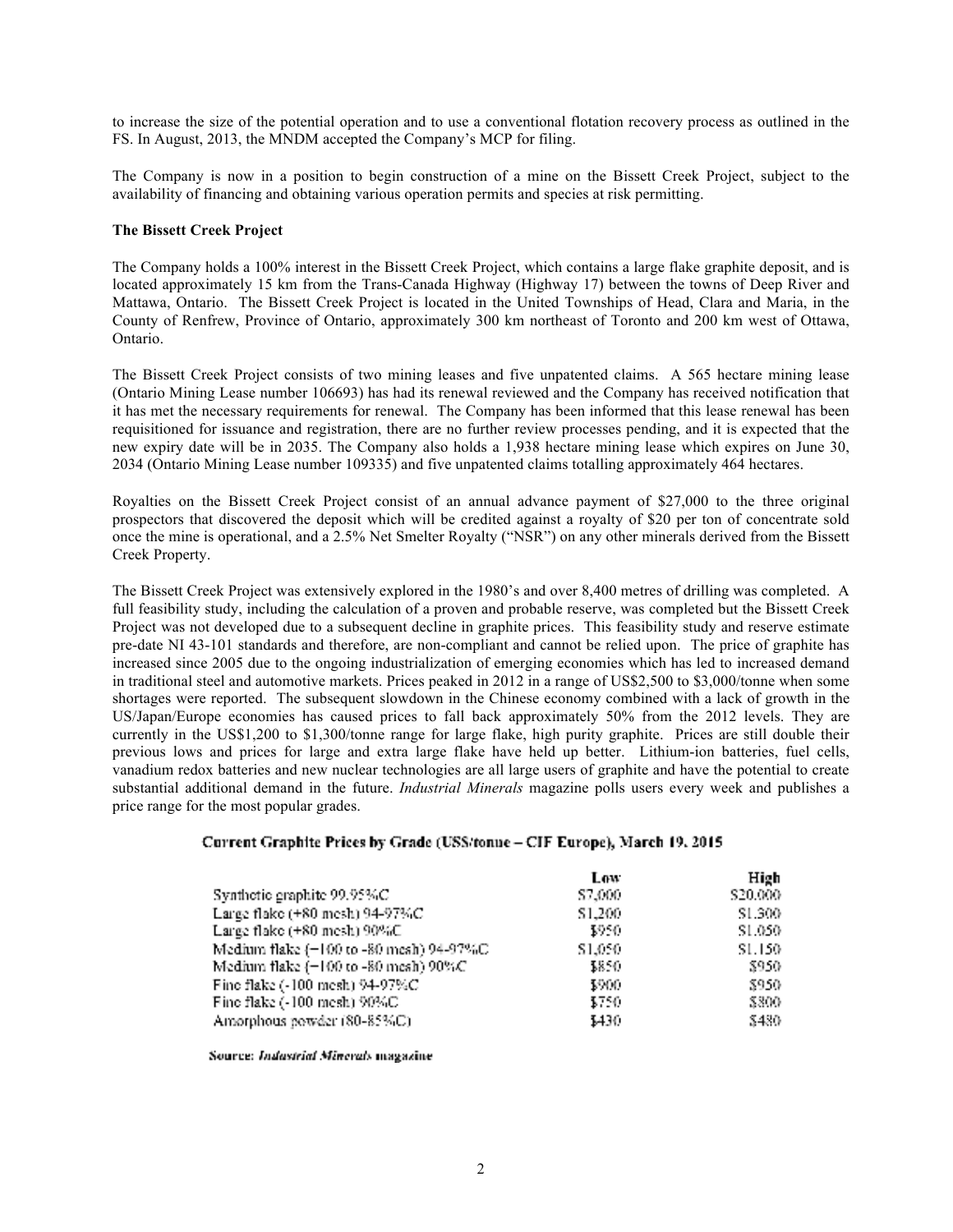## **Mineral Resources**

In September, 2011 The Company announced a significant increase in estimated resources based on the results from a 51 hole, 2,927 meter drilling program. The 2011 mineral resource estimate was prepared by François Thibert, M.Sc. P. Geo. from SGS, independent Qualified Person under NI 43-101, using the Canadian Institute of Mining, Metallurgy and Petroleum (CIM) Standards on Mineral Resources and Reserves, Definitions and Guidelines.

On May 7, 2013, the Company announced a new resource estimate for the Bissett Creek graphite project based on results from a 2012 61 hole, 3,782 meter drill program. This drill program successfully upgraded a significant portion of inferred resources to the measured and indicated categories.

| <b>Measured + Indicated Resources</b> |            |        |                         | <b>Inferred Resources</b> |        |                         |  |
|---------------------------------------|------------|--------|-------------------------|---------------------------|--------|-------------------------|--|
| <b>Cutoff</b>                         | Tonnage    | $Cg\%$ | In Situ<br>Graphite (t) | Tonnage                   | $Cg\%$ | In Situ<br>Graphite (t) |  |
| 1.02                                  | 69,791,000 | 1.74   | 1,213,000               | 24,038,000                | 1.65   | 396,000                 |  |
| 1.50                                  | 37,565,000 | 2.14   | 803,000                 | 11,971,000                | 2.02   | 242,000                 |  |
| 1.75                                  | 23,439,000 | 2.45   | 574,000                 | 6,274,000                 | 2.39   | 150,000                 |  |
| 2.00                                  | 15,902,000 | 2.73   | 435,000                 | 3,564,000                 | 2.79   | 100,000                 |  |

**Bissett Creek Resource Estimate, May 6, 2013**

Notes: • Resource shell was based on Measured, Indicated and Inferred material, tonnages rounded to the nearest thousand

- Graphite price used is US\$1,800 per tonne with an exchange rate of \$1Cdn=\$1 US
- Dilution and ore loss are considered to be zero
- Feasibility Study costs and information have been used for Resource Shell generation:<br>Overburden Mining Cost \$1.85 per tonne material Overburden Mining Cost Waste Mining Cost  $\$3.24$  per tonne material Ore Mining Cost \$4.15 per tonne ore Process Cost  $\sim$  89.61 per tonne ore General and Administrative \$3.41 per tonne ore Recovery 95% Royalty \$20 per tonne of concentrate
- No mining restrictions relating to permitting were applied
- Pit slopes of 45 degrees in rock and 30 degrees in overburden
- Cutoff of 1.02% Cg

Mineral resources are estimated in conformance with the CIM Mineral Resource definitions referred to in NI 43-101 Standards of Disclosure for Mineral Projects. Pierre Desautels, P.Geo., Principal Resource Geologist, and Gordon Zurowski, P.Eng., Principal Mining Engineer, both of AGP Mining Consultants and Qualified Persons under NI 43- 101 who are independent of the Company, prepared and authorized the release of the mineral resource estimates presented herein.

Mineral resources that are not mineral reserves do not have demonstrated economic viability. The estimate of mineral resources may be materially affected by environmental, permitting, legal, title, taxation, sociopolitical, marketing, or other relevant issues.

The quantity and grade of reported inferred mineral resources in this estimation are uncertain in nature and there has been insufficient exploration drilling to define these inferred mineral resources as indicated or measured mineral resources and it is uncertain if further exploration will result in upgrading them to indicated or measured mineral resources.

#### **Exploration and Development**

As at December 31, 2014, the Company had capitalized \$10,869,049 of exploration and evaluation expenditures relating to the Bissett Creek Project. Over the next 12 months the Company expects to spend approximately \$200,000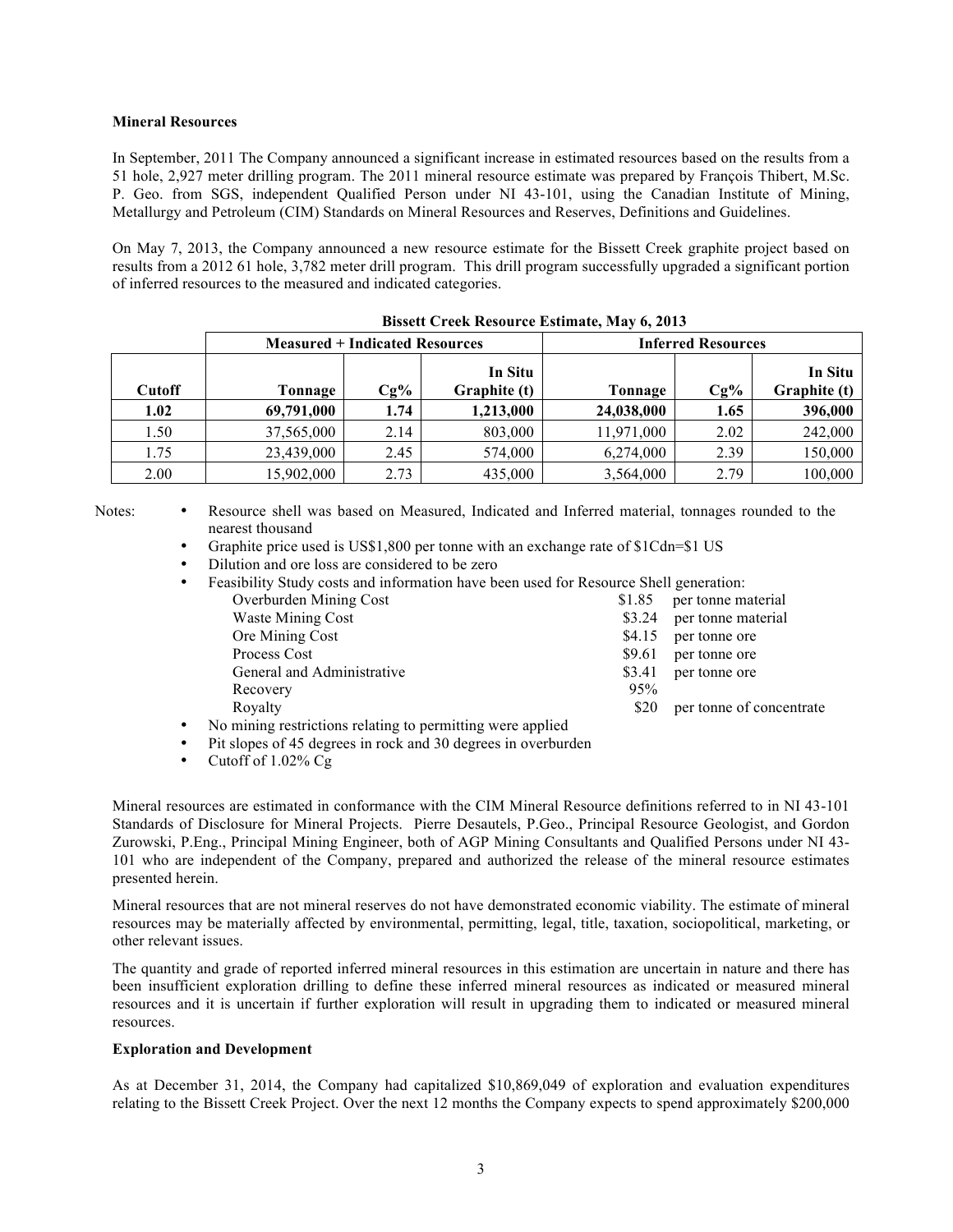to complete the mine permitting work relating to construction and operations. On January  $18<sup>th</sup>$ , 2013, the Company announced that it had awarded a \$3.5 million contract for the detailed engineering and design of the Bissett Creek Project which is part of the capital cost in the FS. The Company has suspended detailed engineering work based on cash resources and market conditions. Approximately one third of the work has been completed.

### *Preliminary Economic Assessment*

SGS Canada Inc ("**SGS**") produced a NI 43-101 compliant technical report on the Bissett Creek Project entitled "Technical Report Preliminary Economic Assessment on the Bissett Creek Graphite Property of Industrial Minerals, Inc. & Northern Graphite Corporation" dated July 16, 2010 and revised February 2, 2011. The Technical Report was prepared by Gilbert Rousseau P.Eng and Claude Duplessis P.Eng of SGS, each of whom is an independent Qualified Person pursuant to National Instrument 43-101 – *Standards of Disclosure for Mineral Projects* ("**NI 43-101**"). The Technical Report is available under the Company's profile at www.sedar.com.

## *Feasibility Study*

The Company completed a bankable feasibility study ("FS") for the Bissett Creek Project and filed it on SEDAR on August 27, 2012. The FS was prepared by GMining Services Inc. and included contributions from SGS Canada Inc. (Lakefield–metallurgy and Geostat-resource modelling), Knight Piesold Ltd. (environmental, permitting, tailings management and road infrastructure) and Met-Chem Canada Inc. (process engineering). The FS confirmed the technical and financial viability of constructing and operating an open pit mine and 2,300 tpd processing plant on the Bissett Creek property**.**

The Company revised the mine plan in the FS based on the new 2013 resource model and on September 23, 2013, announced updated FS economics ("FS Update"). The FS Update incorporated the new and larger resource estimate, some modifications to the capital and operating cost assumptions, and lower graphite prices. The update was prepared by AGP Mining Consultants ("AGP").

The 2013 FS Update indicates a pre-tax internal rate of return ("IRR") of 19.8% (17.3% after tax) and a pre-tax net present value ("NPV") of \$129.9 million (\$89.3 million after tax) in the base case which uses a weighted average price of US\$1,800/tonne for the concentrates that will be produced. This represents a substantial improvement in project economics over the FS which had a 15.6% pre-tax IRR at a price of US \$2,100/t. The project has significant leverage to higher prices as the pre tax IRR increases from 19.8% to 25.7% and the pre-tax NPV from \$129.9 million to \$201.1 million at a price of US \$2,100/t.

# **Summary of Updated Feasibility Study Economics**

|                                                             | 2013 FS Update | <b>2012 FS</b> |
|-------------------------------------------------------------|----------------|----------------|
|                                                             | (base case)    |                |
| Probable reserves (million tonnes)                          | $28.3Mt*$      | 19.0Mt         |
| Feed Grade (% graphitic carbon)                             | $2.06\%*$      | 1.89%          |
| Waste to ore ratio (excl. low grade stockpile)              | 0.79           | 0.50           |
| Processing rate (tonnes per day - 92% availability)         | 2,670          | 2,300          |
| Mine life*                                                  | 28 years       | 23 years       |
| Mill recovery                                               | 94.7%          | 92.7-94.7%     |
| Average annual production                                   | 20,800t        | 15,900t        |
| Capital cost (\$ millions - including 10% contingency)      | \$101.6M       | \$102.9M       |
| Cash operating costs $(\frac{1}{2})$ tonne of concentrate)* | \$795/t        | \$968/t        |
| Mining costs (\$/tonne of ore)                              | \$5.63         | \$5.79         |
| Processing costs (\$/tonne of ore)                          | \$8.44         | \$9.60         |
| General and administrative costs (\$/tonne of ore)          | \$2.50         | \$2.94         |
| CDN/US dollar exchange rate                                 | 0.95           | 1.00           |
|                                                             |                |                |
| Graphite prices (US\$ per tonne)                            | \$1,800        | \$2,100        |
| Pre tax NPV $@8\%$ (CDN\$ millions)                         | \$129.9        | \$71.7         |
| Pre tax IRR $(\% )$                                         | 19.8%          | 15.6%          |
| After tax NPV @8% (CDN\$ millions)                          | \$89.3         | \$46.9         |
| After tax IRR $(\% )$                                       | 17.3%          | 13.7%          |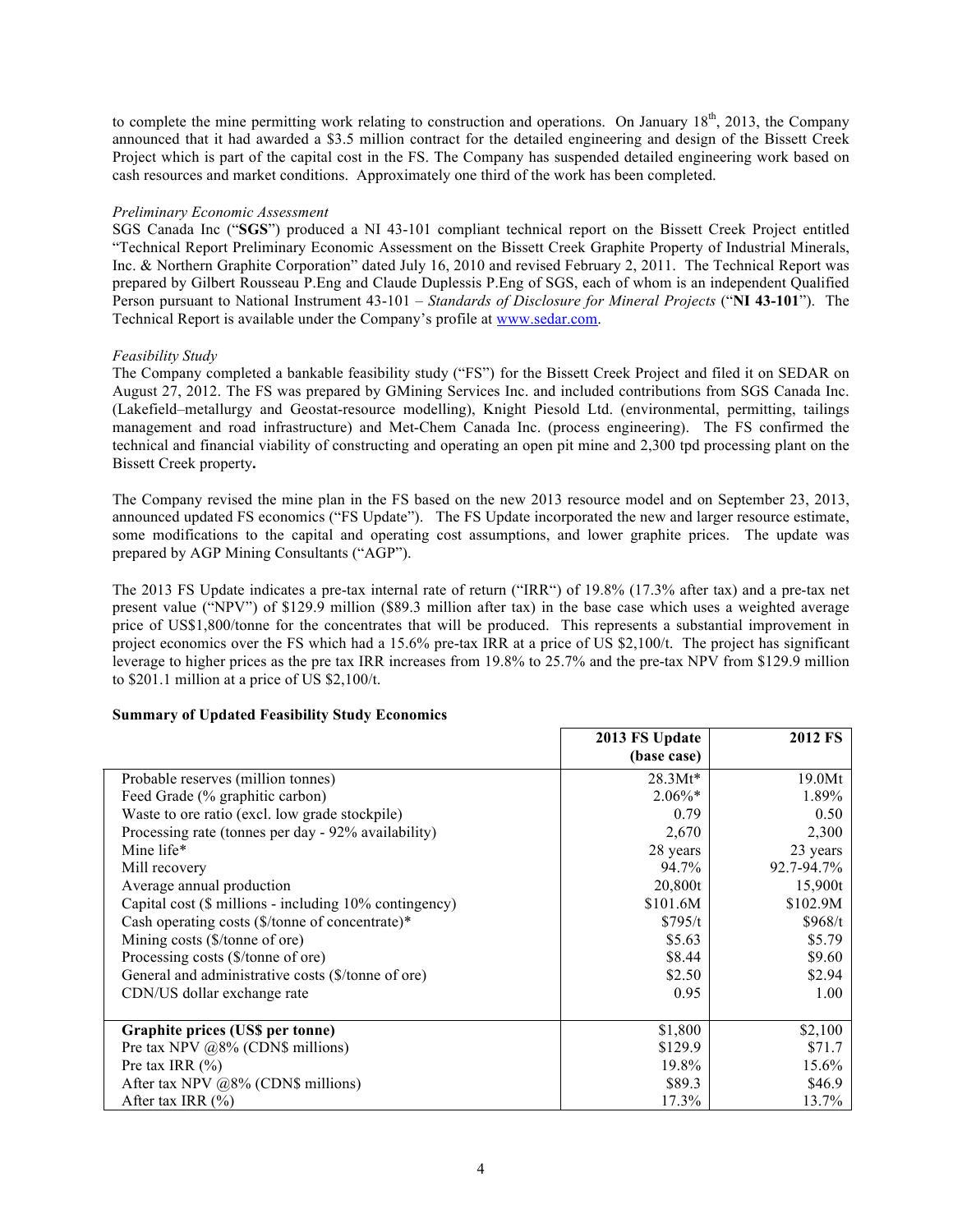\*Includes 24 million tonnes ("Mt") grading 2.20% Cg and 4.0 Mt grading 1.26% Cg of low grade stockpile ("LGS") to be processed at the end of the mine life. An additional 12.5 Mt LGS grading 1.26%Cg is stored in the pit and is available for processing through a future expansion or at the end of the mine life. The waste to ore ratio is 0.24 if the low grade stockpile is processed. All grades are diluted.

#### *(a) Project Description*

The proposed development of the Bissett Creek graphite deposit consists of a shallow open pit mine and a processing plant with conventional crushing, grinding and flotation circuits followed by concentrate drying and screening. The capacity of the plant has been increased slightly to 2,670tpd in the updated FS economics from 2,300tpd (based on 92% availability) and the update assumes that compressed natural gas ("CNG") will be trucked from the main Trans Canada line, approximately 15 kms away, rather than brought in by pipeline. These changes had minimal effect on estimated capital costs. The processing plant includes a sulphide flotation circuit to remove enough sulphides to make approximately 97% of the tailings benign. All sulphide and non-sulphide generating waste rock will be backfilled into mined out areas of the pit after five years of operation, and all sulphide tailings after eight years, resulting in low final closure costs. The CNG will fuel five 1.0 MW-generators to produce electrical power and waste heat from the generators will be used to dry the concentrate. This will result in low overall energy costs.

## *(b) Resources and Reserves*

Probable mining reserves for the Bissett Creek deposit were established based on measured and indicated resources of 69.8 million tonnes ("Mt") grading 1.74% graphitic carbon ("Cg") based on a 1.02% Cg cutoff. The resource estimate was prepared by AGP who established a breakeven cut-off grade ("COG") and ran optimized Whittle pits on the measured and indicated resources based on a number of parameters including those outlined in summary above. The final mine plan only contemplated a 25 to 30 year operation and resulted in probable reserves of 28.3 Mt of ore grading 2.06% Cg based on a COG of 0.96%Cg. Probable reserves include 24.3 Mt grading 2.20%Cg that will be processed first and 4.0 Mt grading 1.26%Cg from a low grade stockpile ("LGS") that will be processed at the end of the mine life. In order to increase head grades in the initial years of production while maintaining a reasonable stripping ratio, measured and indicated resources grading between 0.96%Cg and 1.5%Cg will be stockpiled, largely within the mined out areas of the pit. The total LGS will be 16.5 Mt grading 1.26%Cg and will provide a great deal of flexibility in future operations as it will be available for processing at a later date, either through an expanded facility or at the end of the mine life. It also represents a low cost source of ore that could be processed during periods of depressed prices.

There are an additional 27.3 million tonnes of measured and indicated resources grading 1.62% Cg which are not included in the mine plan and 24 million tonnes of inferred resources grading 1.65% Cg which are treated as waste. Also, resources have not yet been closed off by drilling and therefore further expansions are possible.

The mine plan was also designed to supply blasted rock and glacial till for tailings dam construction during preproduction and to allow for sulphide and non-sulphide waste disposal in mined out areas by year five. Sulphide tailings may also be stored in the mined out pit starting in year eight. Contact dilution was estimated at 1% overall. Due to the gradational nature of the deposit, contact block grades were queried and utilized in individual block dilution calculations. A one metre dilution skin was assumed between waste and ore with negligible grade dilution except along the base of the deposit. The resulting global dilution was determined to be 1%. Backhoe support will be utilized to minimize dilution along this and other contacts.

# *(c) Metallurgy*

SGS-Lakefield has completed the full suite of metallurgical tests on the Bissett Creek deposit including lab and bench scale work, a bulk sample/pilot plant test, and variability testing to determine if recoveries and flake size distribution are consistent across the deposit. A similar program was also carried out in the 1980's as part of a previous feasibility study (non NI 43-101 compliant) with consistent results.

The FS is largely based on pilot plant results from the processing of slightly weathered material that does not respond as well to flotation as unweathered rock. The locked cycle tests, which were performed on fresh drill core, were better in terms of recoveries, concentrate grades and flake size distribution which represents potential upside in the project. The FS assumes recoveries of 92.7% in the first year of operation, 93.7% in year two and 94.7% over the balance of the project. Recoveries in the eight locked-cycle test averaged 97.2% and ranged from 95.2% to 99.1%. The updated FS assumes recoveries of 94.7% for the entire project.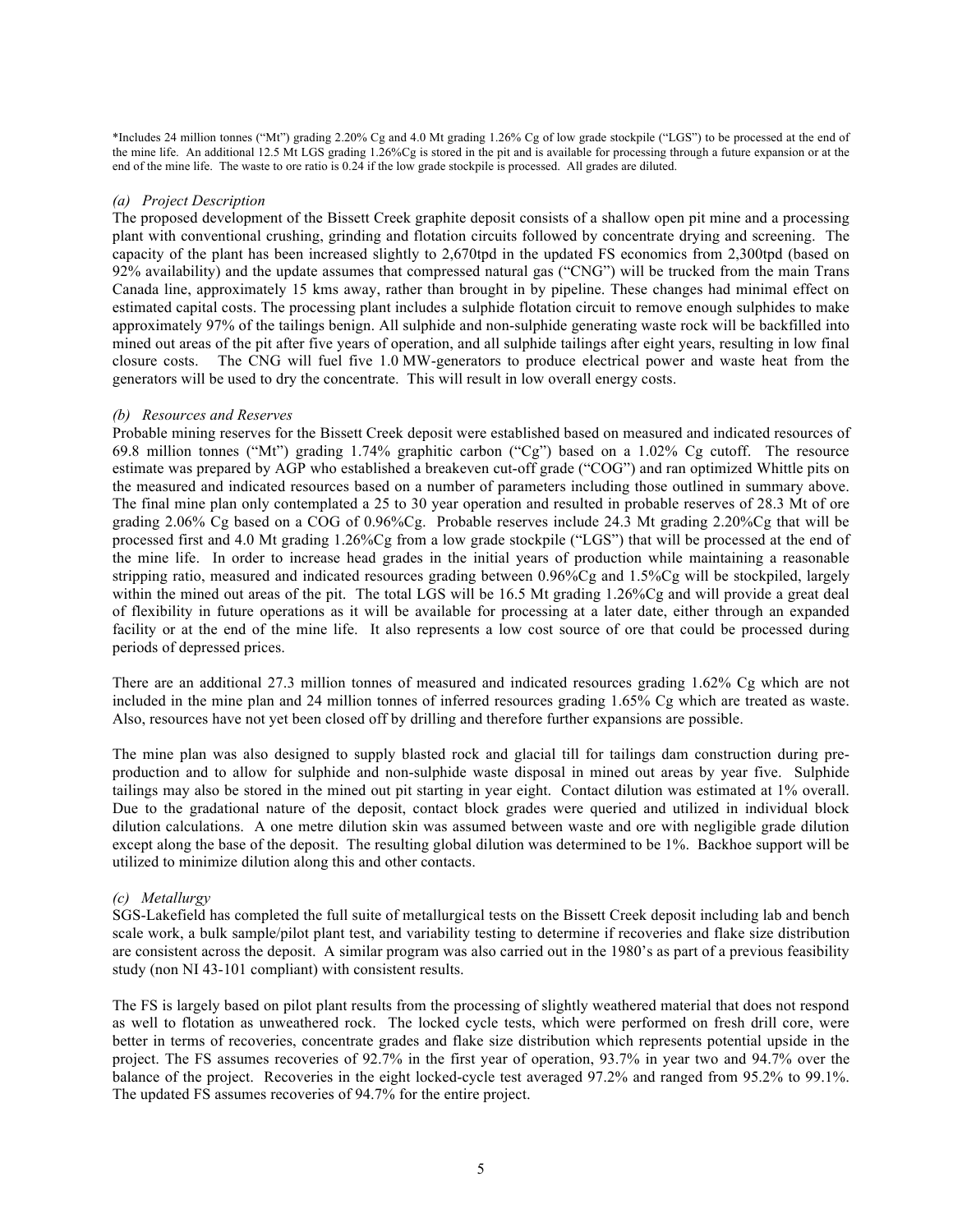The FS assumed an average concentrate grade of 94.5% Cg compared to 94.9% Cg in the locked-cycle tests. However, the locked cycle tests generated average grades of 98.1%, 97.0% and 95.1% for the important +32 (XXL), +50 (XL) and +80 (L) mesh size fractions respectively. Based on pilot plant results, the FS assumes that production will consist of 18% +32 mesh at 95.1% Cg, 31% +50 mesh at 95.1% Cg, 28.2% +80 mesh at 94.5% Cg, 5% +100 mesh at 97.3% Cg, 7% +150 mesh at 98% Cg and 11% -150 mesh at 92.7% Cg.

Flake graphite is sold based on 80% meeting the required specification. Therefore, smaller flake sizes can be blended into larger as long as the carbon content is maintained. The -100 flake concentrate produced by Bissett Creek is at least 94%Cg and therefore is suitable for this purpose. After blending, the FS Update assumes 60% of Bissett Creek production will be +50 mesh and a third of this material is actually +32 mesh, 97-98%Cg. Because of the latter, the price for the +50 mesh concentrates was estimated at US\$2,100/t. Prices of US\$1,400/t were used for the 35% of production that will be  $+80$  mesh,  $95\% + Cg$  and US\$1,200/t has been used for the 5% that will be  $+100$  mesh, 95-97%Cg. Therefore, the weighted average price that would be realized by Bissett Creek concentrates in the current market is estimated at US\$1,800/t in the FS Update.

Additional testing has determined that waste rock and the low grade stockpile will not become acid generating for a substantial period of time and therefore a lined pad is not required as contemplated in the 2013 FS Update. However, any potentially acid generating material that is stored on surface and not in the pit will require a financial assurance to ensure that in a shut down situation it is returned to the mined out parts of the pit.

#### *(d) Production*

In the FS Update, an average of 20,800 tonnes of graphite concentrate at 94.5% Cg is expected to be produced yearly over the course of 28 years compared to an average of 15,900 tonnes in the FS. The increase was mainly due to higher grades and slightly higher throughput.

#### *(e) Operating Costs*

Cash mine operating costs were estimated to average \$795 per tonne of concentrate in the FS Update (compared to \$968/t in the FS) over the mine life. The decline in operating costs is mainly due to a switch from contract to owner mining, increased grades and throughput, and shorter haul distances in the new mine plan.

#### *(f) Capital Costs*

In the FS Update, the capital cost to construct the processing plant, power plant and all associated mine infrastructure is estimated at \$101.6 million including a \$9.3 million contingency, compared to \$102.9 million in the FS including contingency. Increased capital costs of approximately \$6.5 for mining equipment due to the switch from contractor to owner mining were largely offset by the removal of costs for detailed engineering which is approximately one third complete (\$4.5 million), modifications to the SAG mill drive and discharge (\$1.3 million), switching to a mobile crusher (\$1.0 million) and removal of a redundant mill circuit (\$750k).

The Company is required to deposit a financial assurance of \$2.3 million with the Province of Ontario (\$799,200 is already deposited) to guarantee its obligations with respect to the Mine Closure Plan, compared to the \$3.57 million estimate used in the FS. An additional \$800,000 must be deposited prior to placing any footings in the ground for construction of structures such as buildings and dams and \$729,088 must be deposited prior to the commencement of commercial production. The Company will be discussing additional financial assurance requirements relating to the new mine plan with government ministries and has included an additional potential provision of \$2.5 million over four years in the FS Update.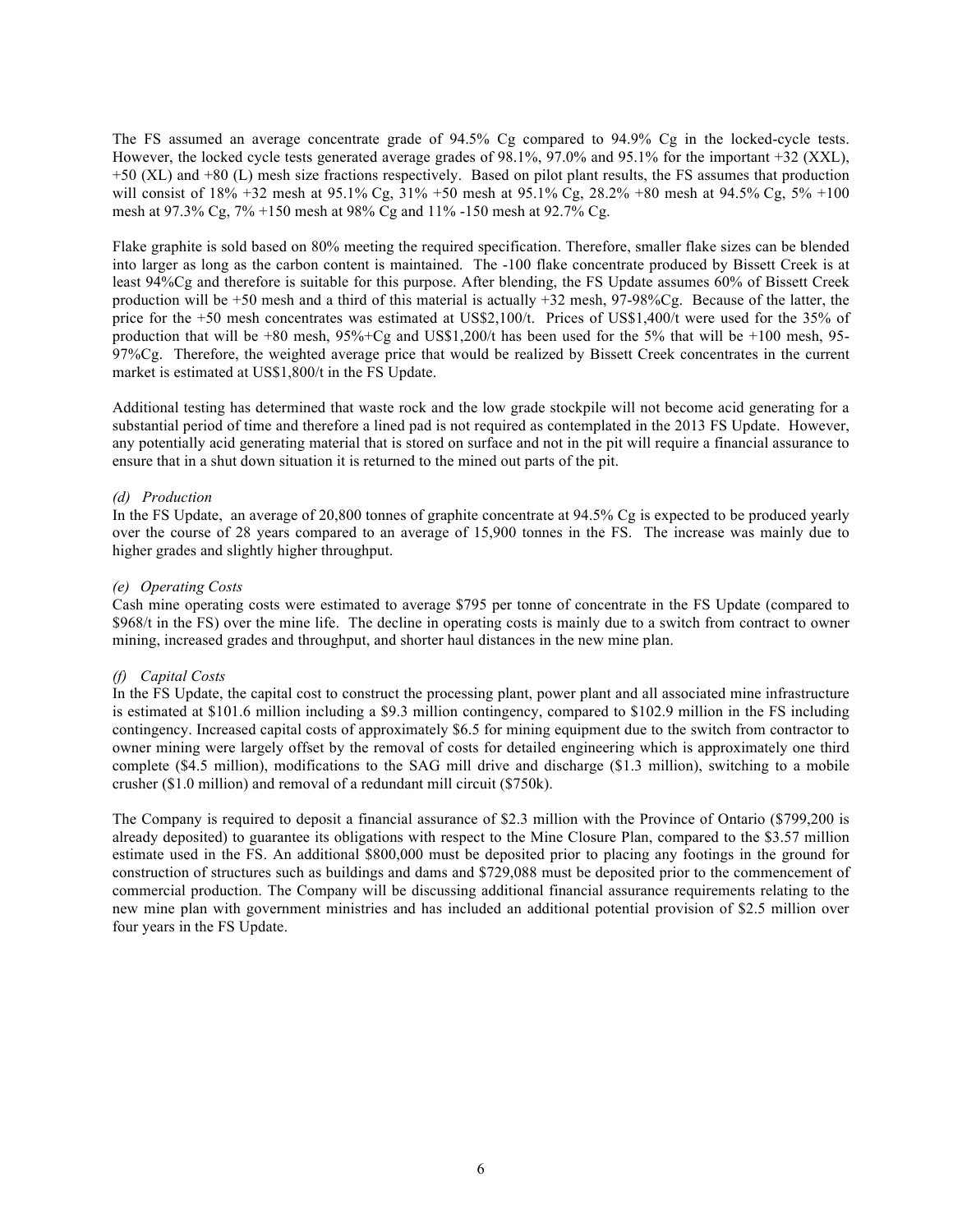### (g) *Sensitivities (pre-tax) 2013 FS Update*

## **Sensitivity Analysis - September 23, 2013 Update:**

|                             | \$2,100 |            | \$1,800 |            | \$1,500 |            |
|-----------------------------|---------|------------|---------|------------|---------|------------|
|                             | $NPV*$  | <b>IRR</b> | $NPV*$  | <b>IRR</b> | $NPV*$  | <b>IRR</b> |
| <b>Base Case</b>            | \$201.1 | 25.7%      | \$129.9 | 19.8%      | \$58.7  | 13.6%      |
| $Grade + 10%$               | \$250.6 | 29.7%      | \$172.3 | 23.4%      | \$93.9  | 16.8%      |
| $Grade -10%$                | \$151.6 | 21.6%      | \$87.6  | $16.2\%$   | \$23.6  | $10.3\%$   |
| <b>Operating costs -10%</b> | \$218.8 | $27.1\%$   | \$147.6 | 21.3%      | \$76.5  | $15.2\%$   |
| Operating costs $+10\%$     | \$183.4 | 24.2%      | \$112.2 | 18.3%      | \$41.0  | 11.9%      |
| Capex $-10\%$               | \$212.3 | 28.4%      | \$141.2 | 22.0%      | \$70.0  | 15.3%      |
| Capex $+10\%$               | \$189.8 | 23.4%      | \$118.7 | $18.0\%$   | \$47.5  | $12.2\%$   |
| *\$ millions $\omega$ 8%    |         |            |         |            |         |            |

# *Significant Project Opportunities*

A number of significant, low risk opportunities exist to improve upon the FS including.

- There is scope to reduce capital costs through the purchase of used equipment, lease financing of the mining fleet and natural gas generators, and additional permitting of lower cost tailings options.
- The 2013 Preliminary Economic Assessment and the PEA Update show that the economics of building a processing plant with double the capacity as that used in the 2013 FS Update are very attractive. Due to the flat lying nature of the deposit, production can be expanding without a significant increase in the stripping ratio or capital and operating costs and can take advantage of lower grade material currently planned to be stockpiled in the mined out pit.
- Additional testing has determined that waste rock and the low grade stockpile will not become acid generating for a substantial period of time and therefore a lined pad is not required as contemplated in the 2013 FS Update. However, any potentially acid generating material that is stored on surface and not in the pit will require a financial assurance to ensure that in a shut down situation it is returned to the mined out parts of the pit.
- The Company has carried out extensive purification testing over the last two years and is developing a commercial process to produce and sell high purity (99.95%Cg+) products.
- The Company has successfully upgraded Bissett Creek concentrate for use in Lithium ion batteries. Testing to define the capital and operating costs of constructing an upgrading facility is underway.

No revenues or costs associated with mine expansion or upgrading and purifying to sell into value added markets are included in the FS or the FS update.

#### *Expansion Case Preliminary Economic Assessment*

The Company completed and filed a NI 43-101 Technical Report on Sedar with respect to a Preliminary Economic Assessment on an expansion case for its Bissett Creek project (the "2013 PEA"). The 2013 PEA was undertaken to demonstrate the ability to meet expected future growth in graphite demand by substantially increasing production from the Bissett Creek deposit based on measured and indicated resources only. The 2013 PEA built on the FS completed in August, 2012 and the expanded resource model and updated 2013 FS economics subsequently completed by AGP. The 2013 PEA was authored by Marc Leduc P. Eng.

The 2013 PEA estimates the economics of doubling mill throughput after three years of operation and indicates that Bissett Creek has very attractive economics even at or below current depressed graphite price levels. The 2013 PEA notes that the deposit was extensively investigated in the 1980s and this work was essentially redone over the last three years with consistent results and brought up to NI 43-101 standards. In addition, resources have been infill drilled and significantly expanded.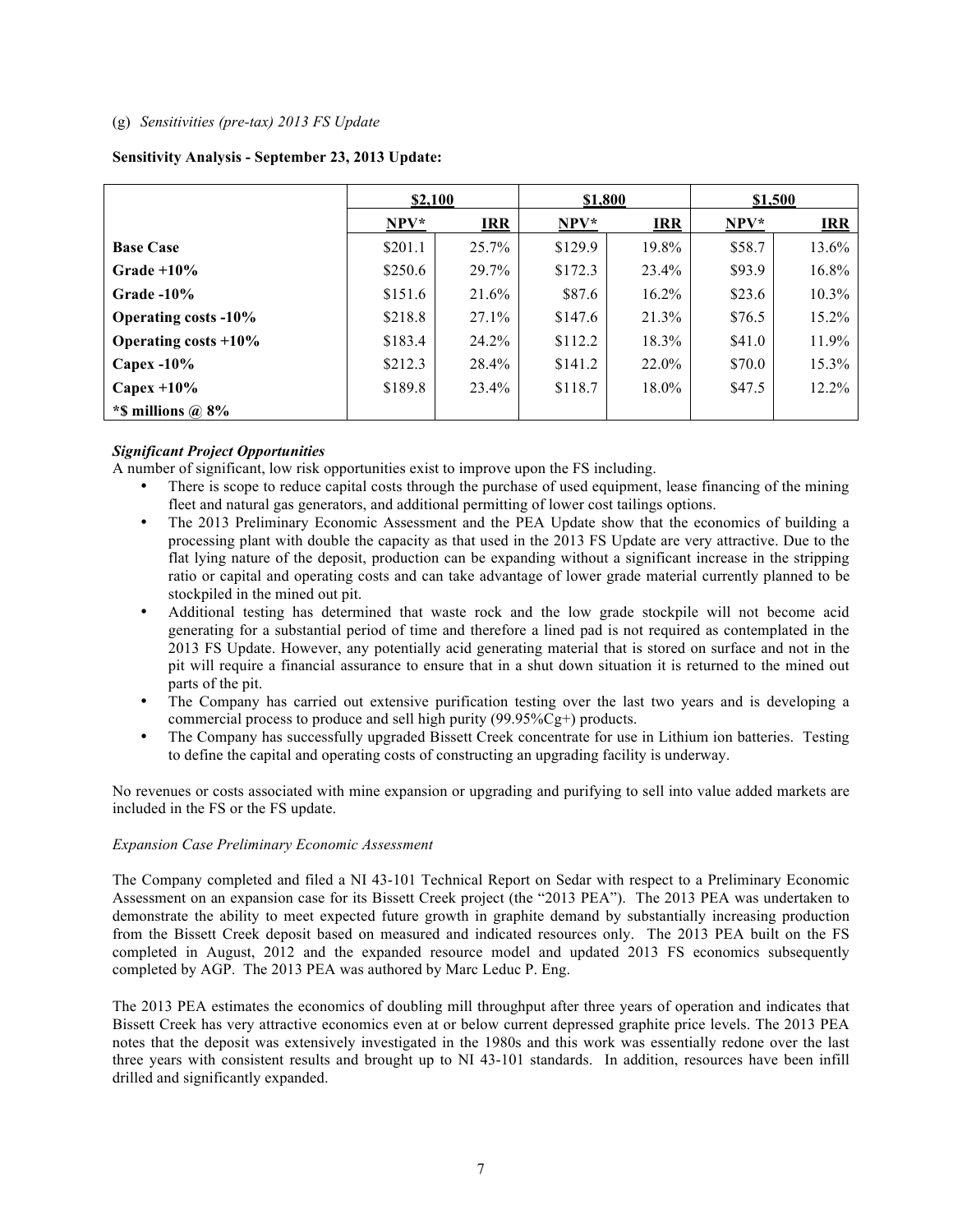In 2014 the Company updated the 2013 PEA (the "2013 PEA Update") to assess the economics of building a 2Mtpa processing plant at the outset rather than increasing from 1Mtpa to 2Mtpa after three years of operation as contemplated in the 2013 PEA. The larger process plant was evaluated due to recent developments in the lithium ion battery industry.

#### **Summary of PEA Results:**

|                                                                | 2013             | 2013        | 2013                  |
|----------------------------------------------------------------|------------------|-------------|-----------------------|
|                                                                | <b>FS Update</b> | <b>PEA</b>  | <b>PEA Update</b>     |
| Reserves/resources (million tonnes)*                           | $28.3*$          | $39.4*$     | 40.5 <sup>1</sup>     |
| Feed Grade (% graphitic carbon)                                | $2.06\%*$        | $1.85\%*$   | $1.83\%$ <sup>1</sup> |
| Waste to ore ratio                                             | 0.79             | 0.24        | 0.25                  |
| Processing rate (tonnes per day - 92% availability)            | 2,670            | 2,670-5,340 | 5,480                 |
| Mine life (years)                                              | 28               | 22          | 21                    |
| Mill recovery                                                  | 94.7%            | 94.7%       | 94.7%                 |
| Average annual production                                      | 20,800t          | 33,183t     | $44,200^2$            |
| Initial capital cost (\$ millions - including 10% contingency) | \$101.6M         | \$101.6M    | \$134.1               |
| Expansion capital                                              | <b>NA</b>        | \$45.2M\$   | NA                    |
| Sustaining capital                                             | \$43.0           | \$58.7M     | \$55.1                |
| Cash operating costs (\$/tonne of concentrate)                 | \$795/t          | \$695/t     | \$736                 |
| Mining costs (\$/tonne of ore)                                 | \$5.63           | \$4.05      | \$3.74                |
| Processing costs (\$/tonne of ore)                             | \$8.44           | \$7.35      | \$7.78                |
| General and administrative costs (\$/tonne of ore)             | \$2.50           | \$1.45      | \$1.45                |
| CDN/US dollar exchange rate                                    | 0.95             | 0.95        | 0.95                  |

**\*The probable reserve in the FS update consists of 24 million tonnes ("Mt") grading 2.20% Cg and 4.0 Mt of low grade stockpile ("LGS") grading 1.26% Cg. The PEA accelerates the processing of the probable reserve and processes an additional 11.1 million tonnes of measured and indicated resources from the LGS at the end of the mine life. All grades are diluted.**

**1 Potentially economically extractable resources based on the 24 million tonne probably reserve grading 2.20% Cg (as estimated in the FS) being processed first followed by the processing of 16.1 million tonnes of Measured and Indicated resources grading 1.26 % Cg from a low grade stockpile. All grades are diluted.** *Mineral resources that are not mineral reserves do not have demonstrated economic viability.* 

**2 first 10 years**

|                                      | 2013<br>FS<br><b>Update</b> |         | <b>2013 PEA</b> |          |         | 2013 PEA Update |         |
|--------------------------------------|-----------------------------|---------|-----------------|----------|---------|-----------------|---------|
|                                      |                             |         | (base case)     |          |         | (base case)     |         |
| Graphite prices (US\$ per tonne)     | \$1,800                     | \$2,100 | \$1,800         | \$1,500  | \$2,100 | \$1,800         | \$1,500 |
|                                      |                             |         |                 |          |         |                 |         |
| Pre tax NPV $@8\%$ (CDN\$ millions)  | \$129.9                     | \$335.6 | \$231.0         | \$126.6  | \$380.9 | \$264.7         | \$148.4 |
| Pre tax IRR $(\% )$                  | 19.8%                       | 33.0%   | $26.3\%$        | 18.8%    | 40.7%   | 31.7%           | 22.2%   |
|                                      |                             |         |                 |          |         |                 |         |
| After tax $NPV@8\%$ (CDN\$ millions) | \$89.3                      | \$221.9 | \$150.0         | \$77.3   | \$257.9 | \$178.9         | \$99.0  |
| After tax IRR $(\% )$                | 17.3%                       | 27.7%   | 22.0%           | $15.7\%$ | 33.9%   | 26.7%           | 18.9%   |

The 2013 PEA assumed that the processing plant is expanded after three years of operation, except for the crusher which has excess capacity, and that the capacity of the plant is effectively doubled from 2,670 to 5,340 tpd. Corresponding adjustments were made to the power plant, mine fleet and tailings storage facilities and other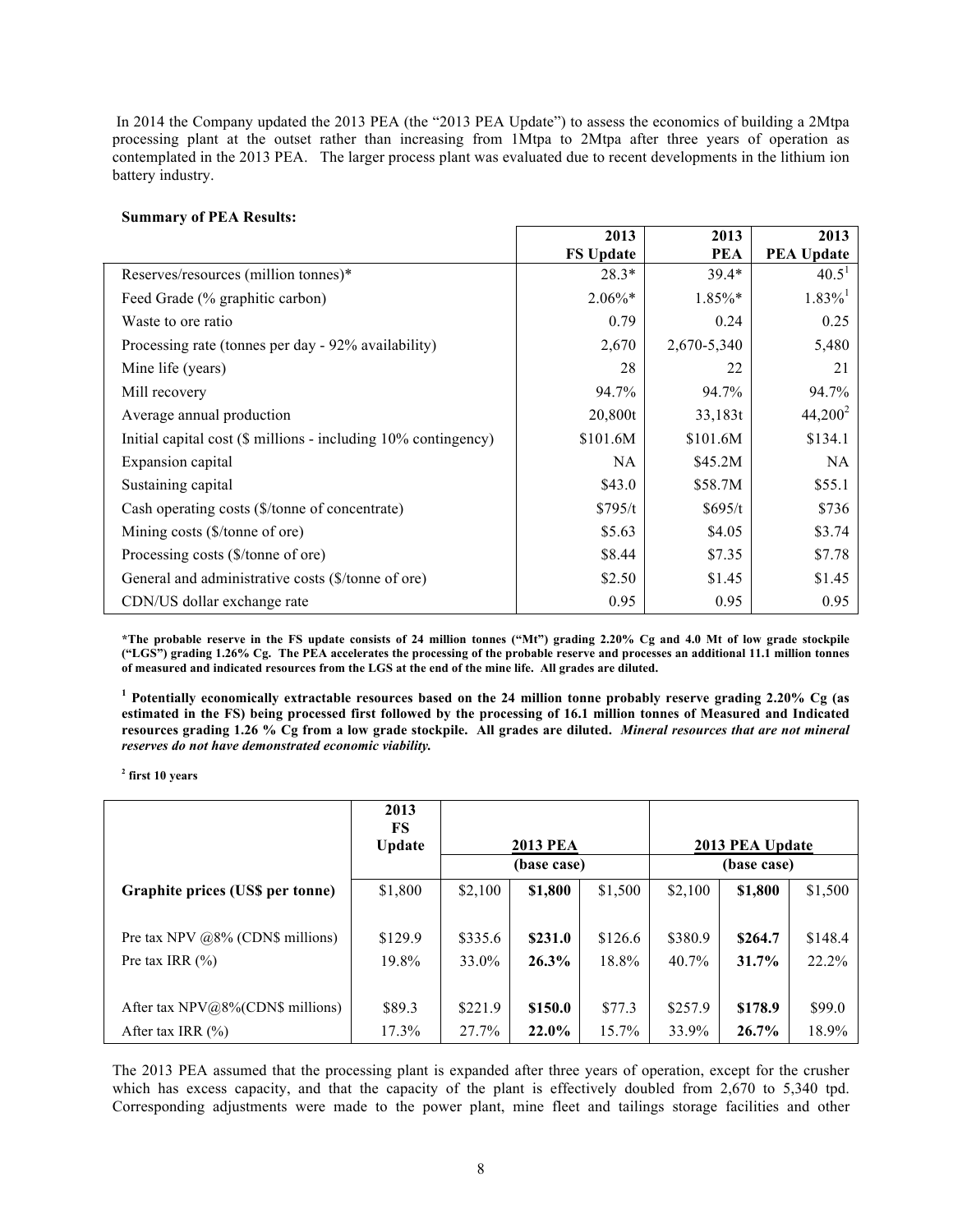infrastructure to account for the increased throughput. The 2013 PEA used the same mine plan as the 2013 FS Update but accelerates the mining of the high grade ore and processes all of the LGS thereafter. Due to the flat lying nature of the deposit, it is estimated that production can be expanded without any additional stripping or pushback of the pit walls. The initial capital cost estimate to construct the processing plant, power plant and all associated mine infrastructure remains at \$101.6 million including a \$9.3 million contingency. Under the 2013 PEA, an additional \$45.2 million in capital has been added in year three and sustaining capital over the mine life was increased by \$15.7M for additional mining equipment, tailings facilities and other infrastructure

Development capital costs in the 2013 PEA Update have been estimated at \$134.1 million (including a 10% contingency) for an operation that will produce an average of approximately 44,200 tonnes of graphite concentrate annually over the first 10 full years of operation. Almost 90% of production will consist of large and extra large flake and battery grade graphite. There are also 27.3 million tonnes of Measured and Indicated resources and 24 million tonnes of Inferred resources that are not part of the mine plan and the deposit is still open such that further drilling may support further production expansions.

For the 2013 PEA Update, P&E Mining Consultants Inc. ("P&E") reviewed the 2013 PEA mine plan and modified it to commence production at the expanded 2.0 Mtpa production rate in Year 1 rather than ramping up in Year 3 and to more aggressively backfill the open pit with waste. WorleyParsons Canada updated the capital and operating costs for the process plant which represents a portion of the total capital and operating costs for the project. Consistent with industry practice, the estimates have been prepared with an engineering accuracy of +15/- 20%.

## **Qualified Persons**

Pierre Desautels, P.Geo., Principal Resource Geologist, and Gordon Zurowski, P.Eng., Principal Mining Engineer, both of AGP Mining Consultants and Qualified Persons under NI 43-101 who are independent of the Company, prepared the mineral resource estimates in the PEA. Gordon Zurowski, P.Eng., prepared the reserve estimate and the updated Feasibility Study economics. Marc Leduc, P.Eng., who is independent of the Company, prepared the PEA and approved and authorized the release of the information contained therein.

Ken Kuchling, P.Eng., Senior Mining Associate of P&E Mining Consultants Inc. prepared the revised mine plan for the 2014 PEA update. Dan Peldiak, P.Eng., Principal Process Engineer WorleyParsons Canada prepared the revised capital and operating costs for the process plant. Andrew Bradfield, P.Eng., of P&E, who is independent of the Company, approved and authorized the disclosure of the technical information relating to the 2014 PEA Update. Readers should refer to the NI 43-101 technical reports relating to the FS and the 2013 PEA for further details with respect to the Bissett Creek Project.

#### **Corporate Developments**

On March 19, 2014, the Company announced that it had developed and successfully tested a proprietary process for coating spherical graphite ("SPG") which is necessary before it can be used as an anode material in lithium ion batteries. SPG is manufactured from the flake graphite concentrate produced by graphite mines. Prices range from \$3,500 per tonne uncoated to over \$10,000 per tonne for coated SPG.

On August 12, 2014, the Company announced that initial testing, using production scale equipment, had confirmed that large flake graphite from the Bissett Creek deposit has a spherical graphite yield of 50%. The Company expects that the yield will increase with further optimization. SPG is the anode material used in lithium ion batteries and industry yields are understood to be generally 33% (or less). Losses in the SPG manufacturing process are one of the industry's biggest costs and low yields potentially render a great deal of graphite unsuitable for this use.

On November 10, 2014, the Company announced that in partnership with Coulometrics LLC, it had opened a lithium ion battery ("LiB") research and testing facility. The Company indicated that the facility will focus on developing and testing improved natural graphite based anode materials for LiBs with the goal of improving battery performance, reducing costs and reducing the environmental impact of anode manufacturing. The Company noted that the facility will be available on normal commercial terms to any company, including Northern's competitors.

On January 22, 2015, the Company announced that concentrates from its Bissett Creek deposit have been successfully upgraded to the highest nuclear grade classification level using the Company's proprietary purification process.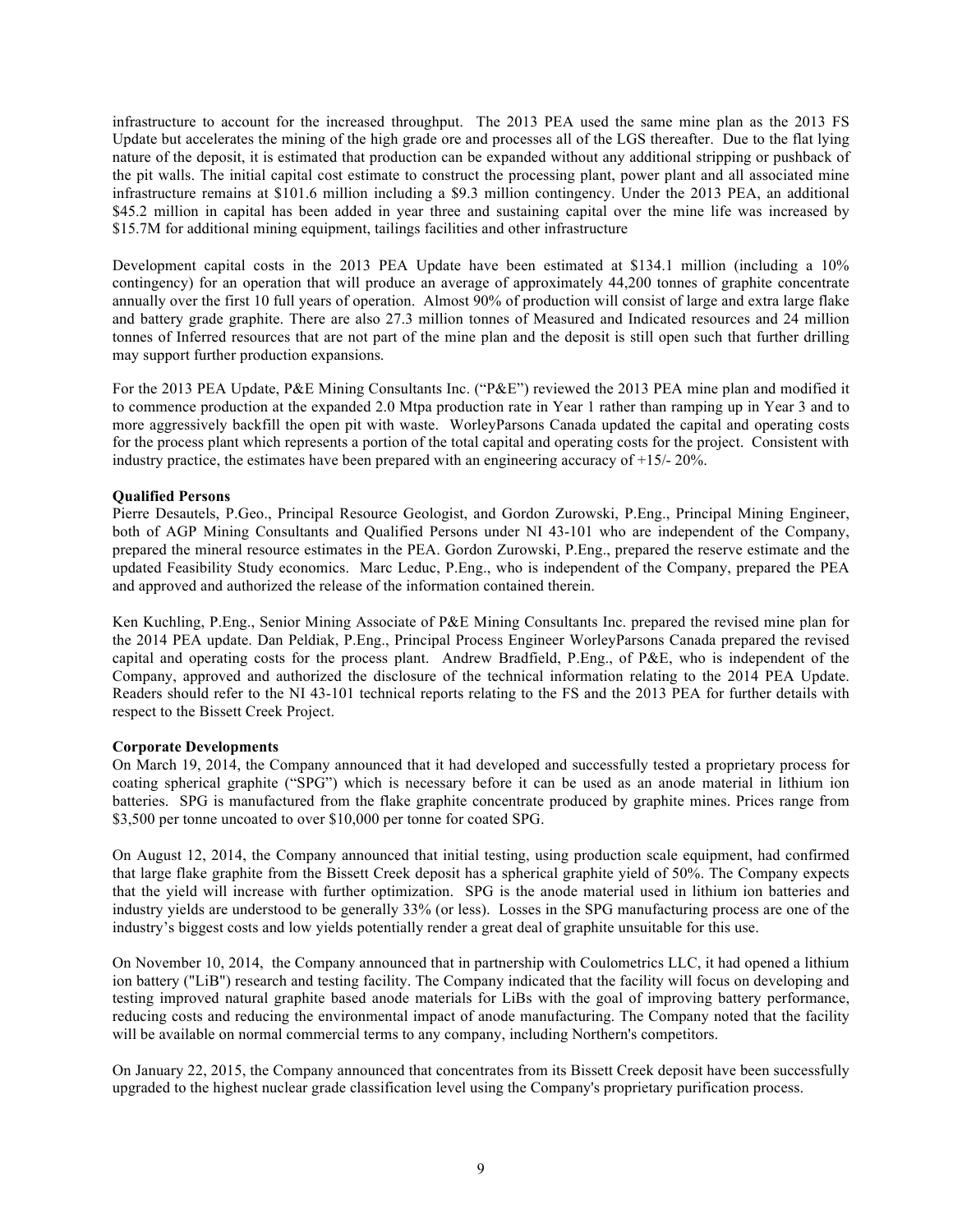On January 27, 2015, the Company announced that it had appointed Endeavour Financial Limited (Cayman) as its exclusive advisor with respect to negotiating and structuring strategic partnerships and offtake agreements, and raising debt financing, for the Bissett Creek project.

On March 2, 2015, the Corporation announced that independent testing has confirmed that flake graphite concentrates from the Corporation's deposit meet or exceed quality requirements for all major end markets and in particular, refractories and expandable graphite. Testing was carried out by NGS Naturgraphit GmbH.

#### **Selected Information**

The selected financial information set out below is based on and derived from the Financial Statements which have been prepared in accordance with IFRS.

|                                                            | <b>Year ended</b><br>December 31, 2014 | <b>Year ended</b><br>December 31, 2013 |
|------------------------------------------------------------|----------------------------------------|----------------------------------------|
|                                                            | ä                                      | S.                                     |
| <b>Statement of Operations and Comprehensive Loss Data</b> |                                        |                                        |
| <b>Total Revenue</b>                                       | Nil                                    | Nil                                    |
| <b>Total Expenses</b>                                      | 1103,291                               | 1,564,863                              |
| Net Income/(Loss)                                          | (990,734)                              | (1,493,512)                            |
| Net Income/(Loss) per Share – basic and diluted            | (0.02)                                 | (0.03)                                 |
|                                                            |                                        |                                        |
|                                                            | As at December 31,                     | As at December 31,                     |
| <b>Statement of Financial Position Data</b>                | 2014                                   | 2013                                   |
| <b>Total Assets</b>                                        | 13,982,527                             | 14,818,863                             |
| Total Long-Term Debt                                       | Nil                                    | Nil                                    |
| <b>Total Liabilities</b>                                   | 656,268                                | 602,160                                |
| Shareholders' Equity:                                      |                                        |                                        |
| Share Capital                                              | 20,364,805                             | 20,317,304                             |

#### **Results of Operations**

|                                            | <b>Years ended December 31</b> |               |  |
|--------------------------------------------|--------------------------------|---------------|--|
|                                            | 2014                           | 2013          |  |
|                                            | S                              | S             |  |
| General and administrative expenses        |                                |               |  |
| Management and consulting fees             | 516,553                        | 836,860       |  |
| Legal and audit                            | 88,181                         | 96,959        |  |
| Office and miscellaneous                   | 353,037                        | 561,050       |  |
| Share-based payments                       | 75,490                         | (69)          |  |
| Depreciation                               | 69,096                         | 68,104        |  |
| Foreign exchange (gain) loss               | 934                            | 1,959         |  |
|                                            | 1,103,291                      | 1,564,863     |  |
| <b>Loss from operations</b>                | (1,103,291)                    | (1, 564, 863) |  |
| Finance cost                               |                                |               |  |
| Interest income                            | 31,892                         | 71,351        |  |
| Gain on debt settlement                    | 80,665                         |               |  |
| Loss on sale of assets                     |                                |               |  |
| Income before taxes                        | (990, 734)                     | (1,493,512)   |  |
| Tax expense                                |                                |               |  |
| Loss and comprehensive loss for the period | (990, 734)                     | (1,493,512)   |  |

Management and consulting fees decreased from \$836,860 in 2013 to \$516,553 in 2014 as a result of a reduction in the number of senior management, no bonuses being awarded to management, and reductions in the amount of total time required by consultants. Office and miscellaneous expenses decreased from \$561,050 in 2013 to \$353,037 in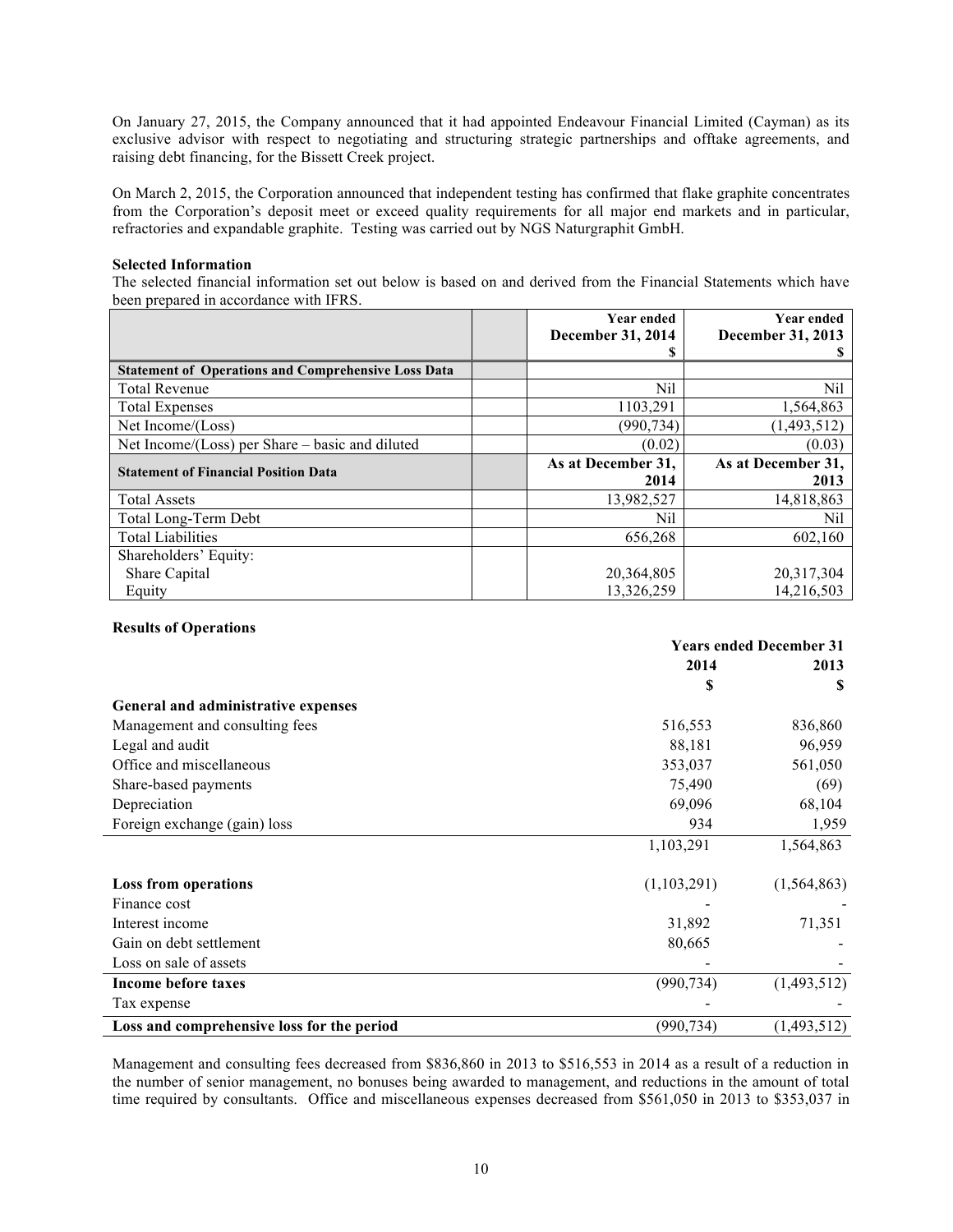2014 as a result of decreased expenditures related to public company costs and investor relations activity compared to the prior year. The Company's share-based payments increased from \$(69) in 2013 to \$75,490 in 2014 as a result of the Company awarding options to consultants in 2014. Depreciation expenses increased slightly to \$69,096 in 2014 from \$68,104 last year primarily due to an asset addition. legacy payables which the Company has assessed as nonactive and not requiring payment were reversed, and resulted in a gain on debt settlement of \$80,665 (2013 \$nil).

For the year ended December 31, 2014, the Company recorded a loss and comprehensive loss of \$990,734, or \$0.02 per share, compared to a net loss of \$1,493,512, or \$0.03 per share in 2013, as a result of lower management and consulting fees and lower office and miscellaneous expenses which were partially offset by an increase in the Company's share-based payments. The loss and comprehensive loss in 2014 included non-cash charges for sharebased payments and depreciation totalling \$144,586, compared to \$68,035 in 2013. In the year ended December 31, 2014, the Company expensed share-based compensation for stock options granted to key management personnel of \$nil (2013 - \$23,184). In 2013, this expense was offset by a \$23,253 adjustment to the estimate for forfeitures of unvested options. The decrease in non-cash charges was the result of lower share-based payments.

Expenses capitalized to the Company's exploration and evaluation assets during the year ended December 31, 2014 decreased to \$859,831 compared to \$2,865,401 in 2013. Environmental and mine permitting expenses decreased from \$538,469 to \$409,662 as activity levels declined following approval of the MCP. Metallurgical expenses decreased from \$425,961 to \$176,642 as work continued on spherical graphite testing in 2014 but not to the same level as in the prior year. Feasibility study expenses increased from a credit of \$60,582 to an expense of \$45,164. Feasibility activity expenses in 2014 totalled \$54,700 and were partially offset by the Company having received \$9,536 from its 2012 scientific research and experimental development program claims ("SR&ED"). In 2013, there was a credit of \$65,607 against feasibility expenses from the 2011 SR&ED claim. Feasibility activities decreased in 2014 from 2013 as the 2013 FS Update was completed in 2013. In 2014, spending on drilling decreased to \$43,290 from \$209,139 in the same period last year as the Company completed its last drill program during the first quarter of 2013. Spending on detailed engineering was nil in 2014 versus \$1,247,695 in the same period last year as the Company suspended this activity at the end of 2013. Spending on engineering totalled \$78,399 in 2014 versus \$156,360 in 2013 as the Company incurred engineering expenses on the 2013 FS Update and 2013 PEA in 2013 which were greater than the expenditures on the 2014 PEA Update. Other expenses capitalized to the Company's exploration and evaluation assets included site and royalty expenses, which totalled \$37,360 compared to \$99,210 in 2013 as on-site activities by the Company's consultants decreased. Geotechnical expenditures were \$69,315 in 2014, versus \$278,260, less a credit of \$28,152 related to SR&ED in 2013. Geotechnical activities decreased in 2014 with the completion of the resource estimate in 2013. There was no surveying and geophysics activity in 2014 or 2013. As a result, surveying and geophysics had a credit balance of \$960 in 2013, reflecting a \$960 SR&ED credit related to expenditures in a prior year.

# **Summary of Quarterly Results**

The summary of quarterly results has been prepared in accordance with IFRS.

| Year          |                | <b>Interest</b> |                   | Income (Loss) |
|---------------|----------------|-----------------|-------------------|---------------|
| ended         |                | <b>Income</b>   | <b>Total Loss</b> | Per share     |
| <b>Dec 31</b> | <b>Ouarter</b> | J               | Ъ                 | S             |
| 2014          | 4              | 8,748           | (142, 374)        | (0.00)        |
|               | 3              | 6,128           | (160, 343)        | (0.00)        |
|               | 2              | 8,608           | (406, 782)        | (0.01)        |
|               |                | 8,408           | (293, 215)        | (0.01)        |
| 2013          | 4              | 13,307          | (351, 887)        | (0.01)        |
|               | 3              | 15,877          | (300, 776)        | (0.01)        |
|               | 2              | 19,872          | (398, 134)        | (0.01)        |
|               |                | 22,294          | (442, 715)        | (0.01)        |

The Company, as an exploration stage company, experiences a degree of variability in its quarterly results. The Company's expenses are not related to the regular and continuous activities that take place when a mine is in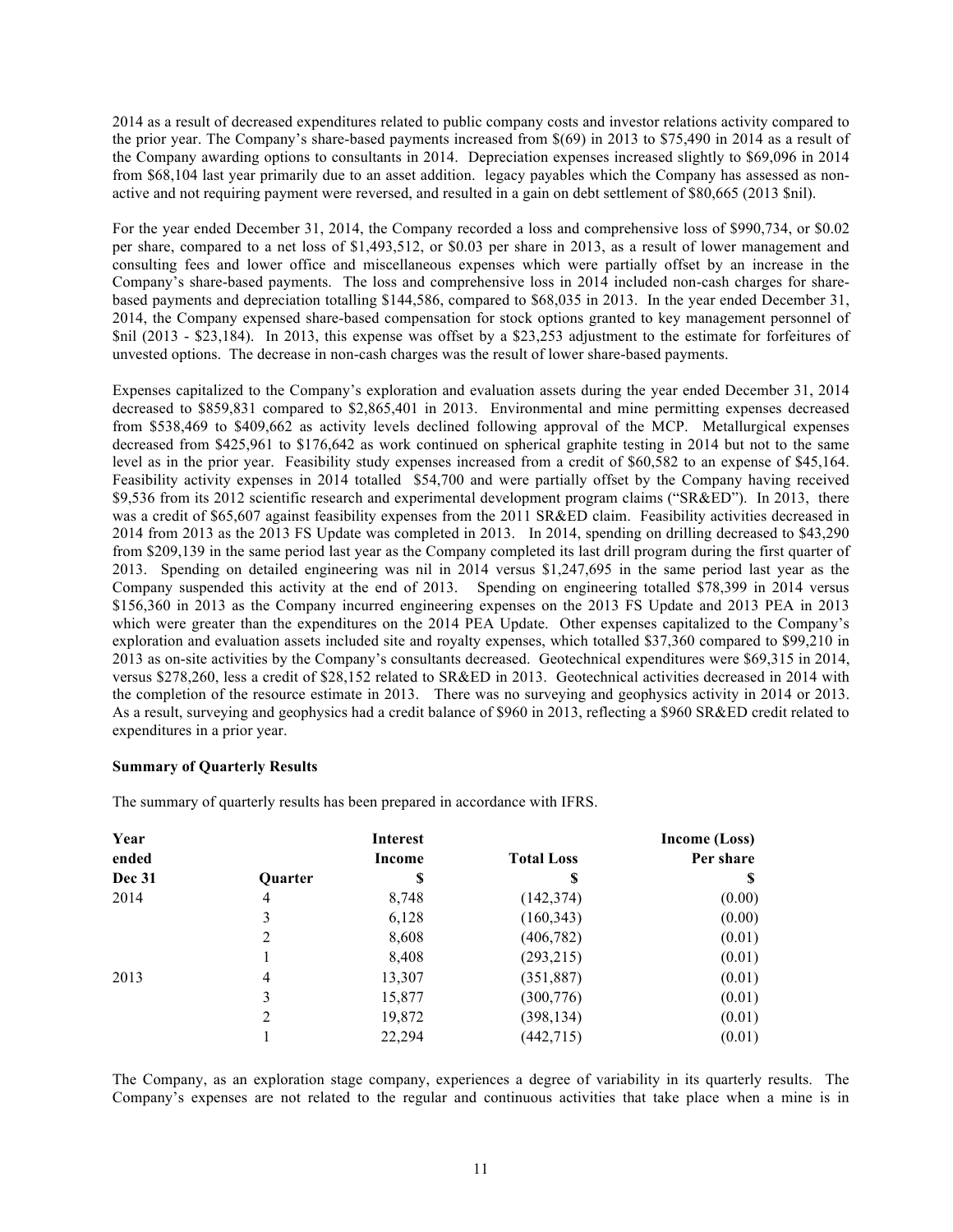production. The Company has generally been incurring a progressively smaller loss per quarter throughout 2013 and 2014 as expenditures by the Company have decreased. In the second quarter of 2014, the Company awarded stock options which contributed \$75,490 to the increase in loss & comprehensive loss for this quarter.

## **Liquidity and Capital Resources**

As at December 31, 2014, the Company had \$331,607 in accounts payable and accrued liabilities, compared to accounts payable and accrued liabilities of \$280,079 as at December 31, 2013 due to the timing of supplier invoicing. The Company had cash of \$1,800,901 as at December 31, 2014 compared to \$3,358,399 as at December 31, 2013. The decrease in cash was primarily the result of the expenditures by the Company on exploration and evaluation and management and consulting fees.

The Company's working capital has decreased from \$3,224,752 at December 31, 2013 to \$1,536,519 primarily as a result of continued exploration and evaluation expenditures as well as management and consulting fees. As at December 31, 2014 the Company had \$1,868,126 in cash, receivables, and prepaid expenses, compared to \$3,504,831 as at December 31, 2013.

The Company closed its IPO on April 18, 2011 which consisted of the sale of 8,000,000 common shares at a price of \$0.50 per share for gross proceeds of \$4,000,000, and obtained a listing on the TSX Venture Exchange effective April 20, 2011. From the IPO to the end of 2012, 9,610,836 warrants have been exercised resulting in proceeds to the Company of \$3,240,404.

On March 16, 2012, the Company completed a private placement of 6,206,377 common shares at a price of \$1.70 for gross proceeds of \$10,550,841. In connection with the offering, the Company paid finders' fees totaling \$121,517, and issued to the agents 71,480 common share purchase warrants entitling the holder to purchase one common share at a price of \$2.00 until March 16, 2013 which expired unexercised.

In 2013, the Company increased its long-term reclamation deposit with the Ministry of Finance for the Province of Ontario to the amount of \$799,200 from \$319,590. The MCP requires the Company to deposit \$800,000 prior to placing any footings in the ground for construction of structures such as buildings and dams and \$729,088 prior to the commencement of commercial production. The Company will be discussing additional financial assurance requirements relating to the new mine plan with government ministries. The deposit accrues interest and represents a financial guarantee to the Province of Ontario that the Company will effect the proper reclamation and closure of the Bissett Creek site when activities are terminated pursuant to a Mine Development and Closure Plan that was filed with, and accepted by, the MNDM in accordance with the *Mining Act* (Ontario), including the standards, procedures and requirements of the Mining Code of Ontario. The Company is responsible for any reclamation costs in excess of the deposit.

#### **Contractual Obligations**

As at December 31, 2014, the Company had no contractual obligations (commitments as at December 31, 2013 – \$Nil) which related to costs associated with work at the Bissett Creek Property. Purchase obligations represent agreements to purchase goods or services that are enforceable and legally binding on the Company

#### **Off Balance Sheet**

#### **Arrangements**

The Company does not have any off balance sheet arrangements.

# **Transactions with Related Parties**

*Major Shareholder* The Company has no major shareholder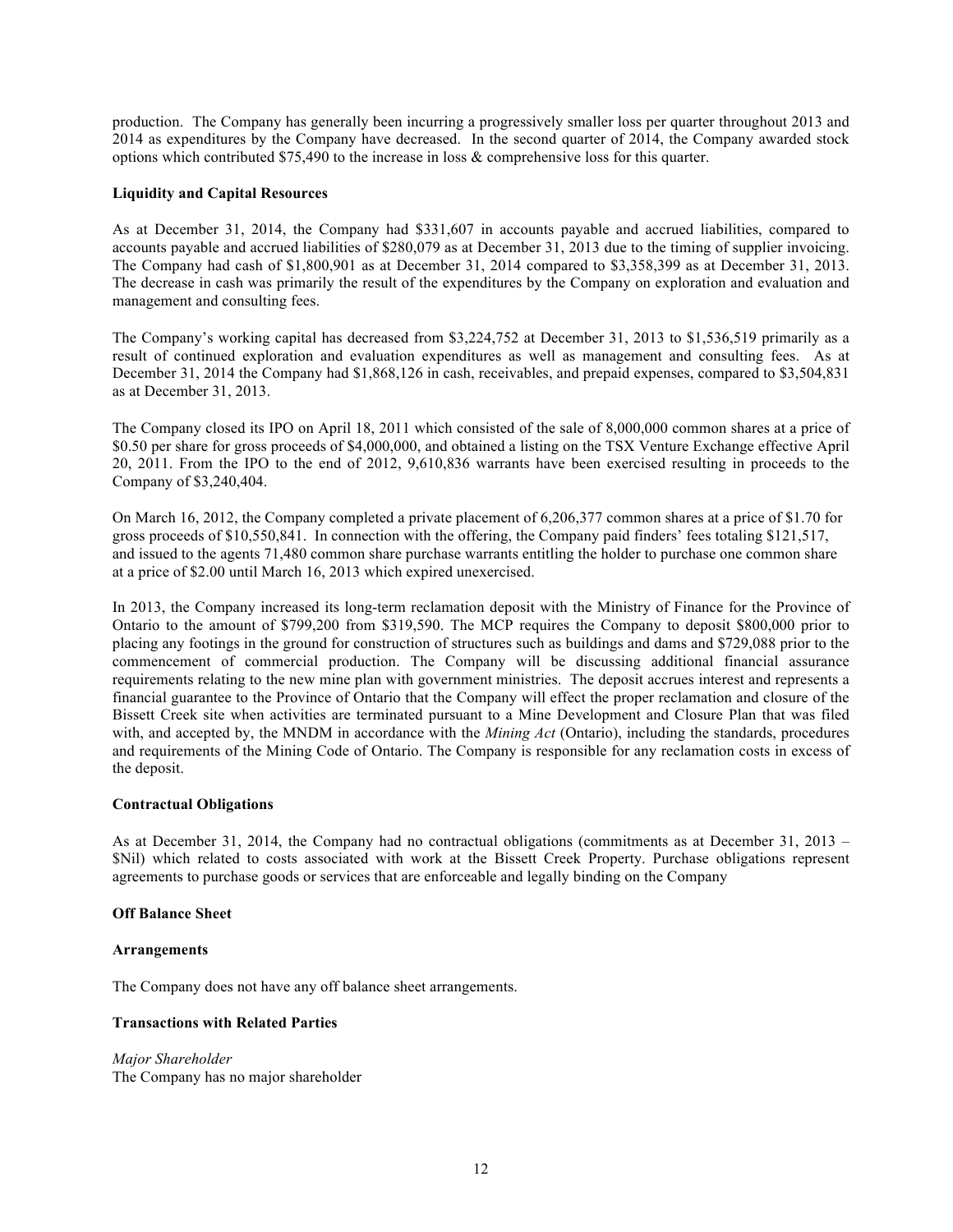#### **Key Management Compensation**

In the year ended December 31, 2014, the Company expensed management fees to companies owned and controlled by key management personnel of \$nil (2013 – \$157,500) and expensed salary to key management personnel of \$430,000 (2013 – \$430,000). In the year ended December 31, 2014 and 2013, the Company provided short-term employee benefits totaling \$18,480 (2013 - \$23,323) to key management personnel. In the year ended December 31, 2013, the Company expensed share-based compensation for stock options granted to key management personnel of \$nil (2013 - \$23,184). In 2013, this expense was offset by a \$23,253 adjustment to the estimate for forfeitures of unvested options. As a result, the Company recorded a credit balance of \$69 in share-based compensation expense for the year ended December 31, 2013. In the year ended December 31, 2014, the Company provided bonus payments of \$nil (2013 - \$48,000) to key personnel.

## **Other Related Party Transactions**

During the year ended December 31, 2014, the Company expensed office rental payments of \$23,700 (2013 – \$22,680) to a public company whose CEO and a Director is also a Director of Northern.

### **Proposed Transactions**

The Company continually reviews potential merger, acquisition, investment and other joint venture transactions that could enhance shareholder value. At the current time, there are no reportable proposed transactions.

## **Changes in Accounting Policies**

#### *Recent pronouncements issued*

Certain pronouncements were issued by the IASB or the International Financial Reporting Interpretations Committee ("IFRIC") that are mandatory for accounting periods after December 31, 2014. Pronouncements that are not applicable or do not have a significant impact to the Company have been excluded from the discussion below.

- IFRS 2 Share Based Payments (amendment);
- IFRS 9 Financial Instruments;
- IAS 24 Related Party Disclosures (amendment).

The amendments to IFRS 2, issued by the International Accounting Standards Board (IASB) in December 2013, incorporated into Part I of the CPA Canada Handbook – Accounting by the Accounting Standards Board (AcSB) in March 2014, clarify the definition of "vesting conditions" and "market conditions", and separately define a "performance condition" and a "service condition". A performance condition requires the counterparty to complete a specified period of service and to meet a specified performance target during the service period. A service condition solely requires the counterparty to complete a specified period of service. The amendments are effective for sharebased payment transactions for which the grant date is on or after July 1, 2014. The Company does not expect the implementation to have a significant impact on the Company's results of operations, financial position and disclosures.

The IASB has issued a new standard, IFRS 9, Financial Instruments ("IFRS 9"), which will ultimately replace IAS 39, "Financial Instruments: Recognition and Measurement" ("IAS 39"). The replacement of IAS 39 is a multi-phase project with the objective of improving and simplifying the reporting for financial instruments and the issuance of IFRS 9 is part of the first phase of this project. IFRS 9 uses a single approach to determine whether a financial asset or liability is measured at amortized cost or fair value, replacing the multiple rules in IAS 39. For financial assets, the approach in IFRS 9 is based on how an entity manages its financial instruments in the context of its business model and the contractual cash flow characteristics of the financial assets. IFRS 9 requires a single impairment method to be used, replacing multiple impairment methods in IAS 39. For financial liabilities measured at fair value, fair value changes due to changes in an entity's credit risk are presented in other comprehensive income. Companies may early adopt IFRS 9 however there is no mandatory application date. The Company does not expect the implementation to have a significant impact on the Company's results of operations, financial position and disclosures.

The amendments to IAS 24, issued by the International Accounting Standards Board (IASB) in December 2013, incorporated into Part I of the CPA Canada Handbook – Accounting by the Accounting Standards Board (AcSB) in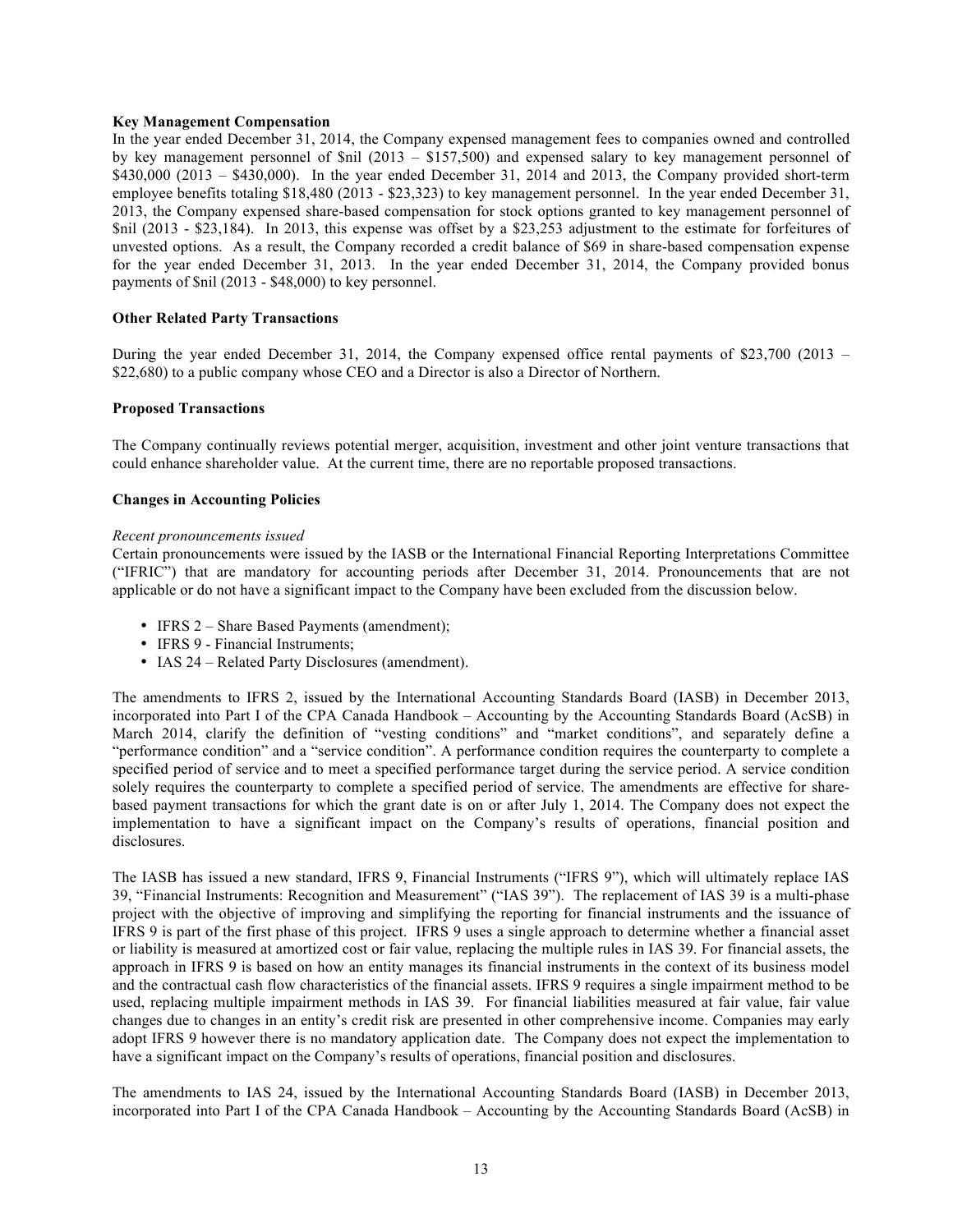March 2014, clarify that a management entity, or any member of a group of which it is a part, that provides key management services to a reporting entity, or its parent, is a related party of the reporting entity. The amendments also require an entity to disclose amounts incurred for key management personnel services provided by a separate management entity. This replaces the more detailed disclosure by category required for other key management personnel compensation. The amendments will only affect disclosure and are effective for annual periods beginning on or after July 1, 2014. The Company does not expect the implementation to have a significant impact on the Company's results of operations, financial position and disclosures.

## **Critical Accounting Estimates and Judgements**

The preparation of the Financial Statements requires Management to make estimates, assumptions, and judgements about the future that affect the amounts recorded in the Financial Statements. These estimates, assumptions, and judgements are based on the Company's experience and management's expectations about future events that are believed to be reasonable under the circumstances, and they are continually being evaluated based on new facts and experience. Actual results may differ from these estimates, assumptions and judgements. The effect of a change in an accounting estimate is recognized prospectively in the period of change and future periods if the change impacts both periods.

Significant estimates used in the preparation of the Financial Statements include, but are not limited to:

- (i) asset carrying values and impairment charges;
- (ii) the economic recoverability of exploration expenditures incurred and the probability of future economic benefits from development expenditures incurred;
- (iii) the expected costs of asset retirement obligations; and
- (vi) the calculation of share-based compensation and warrants which includes the assumptions used in the Black-Scholes option pricing model including volatility, estimated forfeiture rates and expected time until exercise.

Significant judgements used in the preparation of the Financial Statements include, but are not limited to:

- (i) those relating to the assessment of the Company's ability to continue as a going concern;
- (ii) the useful lives and related depreciation of property and equipment;
- (iii) the identification of separately identifiable components in property and equipment where their respective cost is significant in comparison to the total cost;
- (v) the classification of expenditures as exploration and evaluation assets; and
- (vi) the recognition of deferred tax.

#### **Critical Accounting Policies**

The Company believes the following critical accounting policies affect its more significant judgments and estimates used in the preparation of its interim financial statements:

#### *Going Concern*

The critical assumption made by management of the Company is that the Company will continue to operate as a going concern.

The Company is an exploration stage company that incurred a net loss of \$990,734 for the year ended December 31, 2014 (2013 - \$1,493,512) and has an accumulated deficit of \$9,697,450 since the inception of the Company. As at December 31, 2014, working capital was \$1,536,519 and the Company's ability to continue as a going concern is dependent upon its ability to raise additional capital to continue the development of the Bissett Creek Project. The Company completed a private placement with proceeds of \$10,550,841 during the first quarter of 2012, and an IPO with proceeds of \$4,000,000 during the second quarter of 2011. However, substantial additional capital is required to ultimately build a mine and processing plant on the Bissett Creek Project and to enable the Company to continue its operations. There is a high degree of risk and many inherent uncertainties in the mining industry and there is no assurance management will be successful in its endeavors. These factors indicate the existence of a material uncertainty which may cast significant doubt about the ability of the Company to continue as a going concern.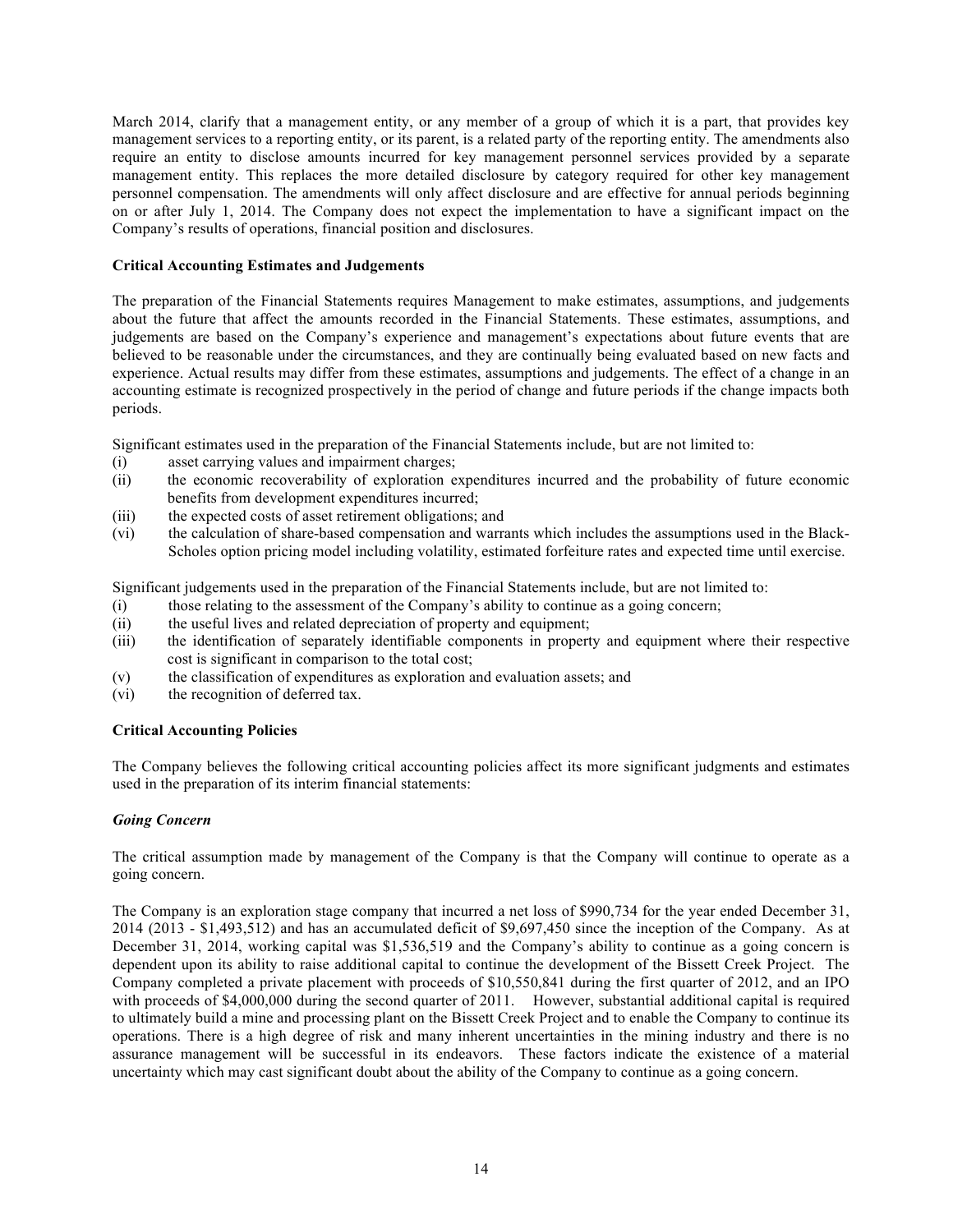The Financial Statements have been prepared on a going concern basis, which assumes that the Company will be able to continue in operation for the foreseeable future and will be able to realize its assets and discharge its liabilities and commitments in the normal course of business.

The Company's management believes that it will continue to be able to generate sufficient funds from public or private debt or equity financings for the Company to continue to operate. The Company's Financial Statements do not include any adjustments that might result from negative outcomes with respect to these uncertainties.

## *Impairment of Long-Lived Assets*

At each balance sheet date, the Company assesses whether there is any indication that any long-lived assets or finite life tangible assets are impaired. The Company monitors the recoverability of long-lived assets based on factors such as current market value, future asset utilization, business climate and future undiscounted cash flows expected to result from the use of the assets. An impairment is recognized if the recoverable amount, determined as the higher of an asset's fair value less cost to sell and the discounted future cash flows generated from use and eventual disposal of an asset, is less than its carrying value. Where the carrying amount of an asset exceeds its recoverable amount, the asset is considered impaired and is written down to its recoverable amount.

Mining properties and exploration and evaluation assets are also assessed for impairment upon the transfer of exploration and evaluation assets to development assets regardless of whether facts and circumstances indicate that the carrying amount of the exploration and evaluation assets is in excess of their recoverable amount.

## *Mining properties and exploration and evaluation expenditures*

Mining properties correspond to acquired interests in mining exploration permits/claims/leases which include the rights to explore, mine, extract and sell all minerals from such permits/claims/leases. All pre-exploration costs, i.e. costs incurred prior to obtaining the legal right to undertake exploration and evaluation activities on an area of interest, are expensed as incurred.

Once the legal right to explore has been acquired, exploration and evaluation expenditures are capitalized in respect of each identifiable area of interest until the technical feasibility and commercial viability of extracting a mineral resource are demonstrated.

General and administration expenditures relating to exploration are capitalized where they can be directly attributed to the site undergoing exploration and evaluation.

Exploration and evaluation assets are carried at historical cost, less any impairment losses recognized.

When technical feasibility and commercial viability of extracting a mineral resource are demonstrated for an area of interest, the Company stops capitalizing exploration and evaluation costs for that area, tests recognized exploration and evaluation assets for impairment, and reclassifies any unimpaired exploration and evaluation assets either as tangible or intangible mine development assets according to the nature of the assets.

#### *Share-based compensation*

The Company has a share option plan (the "Plan") described in Note 7 of the Financial Statements. The Company measures the compensation cost of stock options issued under the Plan using the fair-value method as determined using the Black-Scholes option pricing model. Compensation costs are measured at the grant date based on the fair value of the award and are recognized over the vesting period in net income (loss) with a corresponding increase to contributed surplus. Upon exercise, common shares are issued from treasury and the amount reflected in contributed surplus is credited to share capital, as adjusted for any consideration paid.

The Black-Scholes option pricing model incorporates highly subjective assumptions, including volatility, estimated forfeiture rates and expected time until exercise, which affect the calculated values. At the end of each reporting period, the Company reviews the option pricing model and updates model inputs for any changes for the purposes of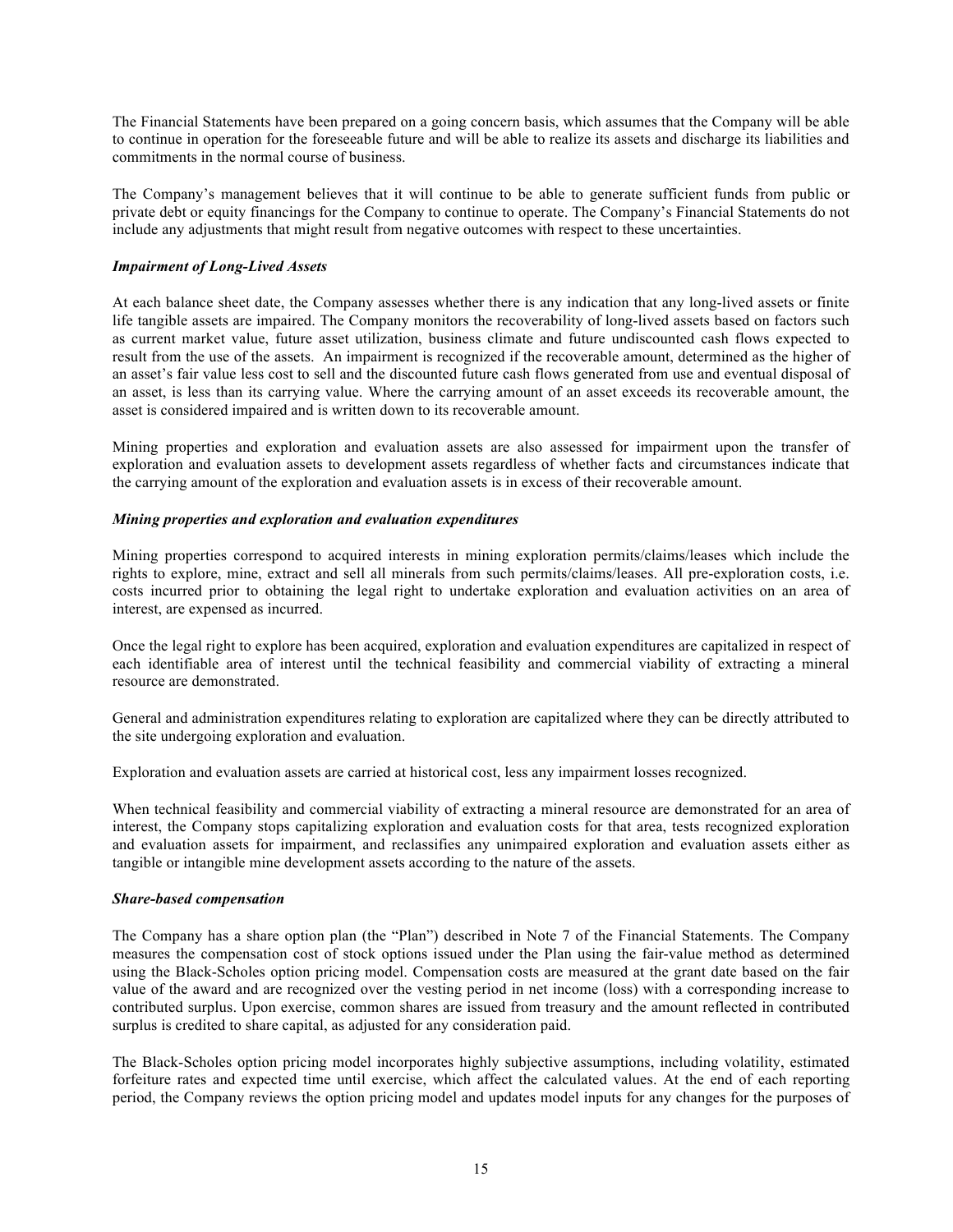determining the fair value of new grants, and reflects the impact of changes to non-market input estimates for previous grants in net income (loss) with a corresponding adjustment to contributed surplus.

#### *Restoration and site closure provision*

The Company has an obligation to reclaim its mining property after the minerals have been mined from the site, and has estimated the costs necessary to comply with existing reclamation standards. The fair value of an asset retirement obligation is recorded in the period in which it is incurred. When the liability is initially recorded, the cost is capitalized by increasing the carrying amount of the related long-lived asset. Over time, the liability is adjusted to reflect the passage of time (accretion expense) and for changes in estimated future cash flows. Accretion expense is charged to the statement of comprehensive profit or loss, while adjustments related to changes in estimated cash flows are recorded as increases or decreases in the carrying value of the asset. The capitalized cost is amortized over the useful life of the related asset. Upon settlement of the liability, a gain or loss is recorded if the actual costs incurred are different from the liability recorded.

#### *Income Taxes*

The Company uses the asset and liability method of accounting for income taxes. Under this method, deferred tax is determined based on differences between the financial statement carrying values of existing assets and liabilities and their respective income tax bases (temporary differences), and losses carried forward. Deferred tax is measured using the enacted tax, or substantially enacted tax rates which will be in effect when the temporary differences are likely to reverse. The effect on deferred tax of a change in tax rates is included in operations in the period in which the change is enacted. The amount of deferred tax recognized is limited to the amount of the benefit that is probable.

Deferred tax and the recognition and measurement of uncertain tax positions are subject to various assumptions and management judgement. Actual results may differ from these estimates. In circumstances where the applicable tax laws and regulations are either unclear or subject to ongoing varying interpretations, it is reasonably possible that changes in these estimates could occur that materially affect the amounts of deferred tax recorded at December 31, 2014.

#### **Financial instruments**

All financial instruments are required to be measured at fair value on initial recognition. Measurement in subsequent periods depends upon whether the financial instrument is classified as fair value through profit or loss ("FVTPL"), available-for-sale assets, held-to-maturity investments, loans and receivables, or other liabilities measured at amortized cost ("Other Financial Liabilities"). Financial instruments classified as FVTPL are measured at fair value with unrealized gains and losses recognized in the statement of operations. Available-for-sale asset financial instruments are measured at fair value with unrealized gains and losses recognized in other comprehensive income. Financial assets classified as held-to-maturity investments, loans and receivables and Other Financial Liabilities, are measured at amortized cost. Transaction costs in respect of financial assets and liabilities which are FVTPL are recognized in profit or loss immediately. Transaction costs in respect of Other Financial Instruments are included in the initial fair value measurement of the financial instrument.

The Company may enter into derivative contracts or, financial instruments and non-financial contracts containing embedded derivatives. Embedded derivatives are required to be accounted for separately at fair value as derivatives when the risks and characteristics of the embedded derivatives are not closely related to those of their host contract, and the host contract is not carried at fair value.

#### **Disclosure of Outstanding Share Data (as at March 30, 2015):**

#### *Common Shares*

Authorized: Unlimited number of common shares.

Outstanding: 49,181,281 common shares.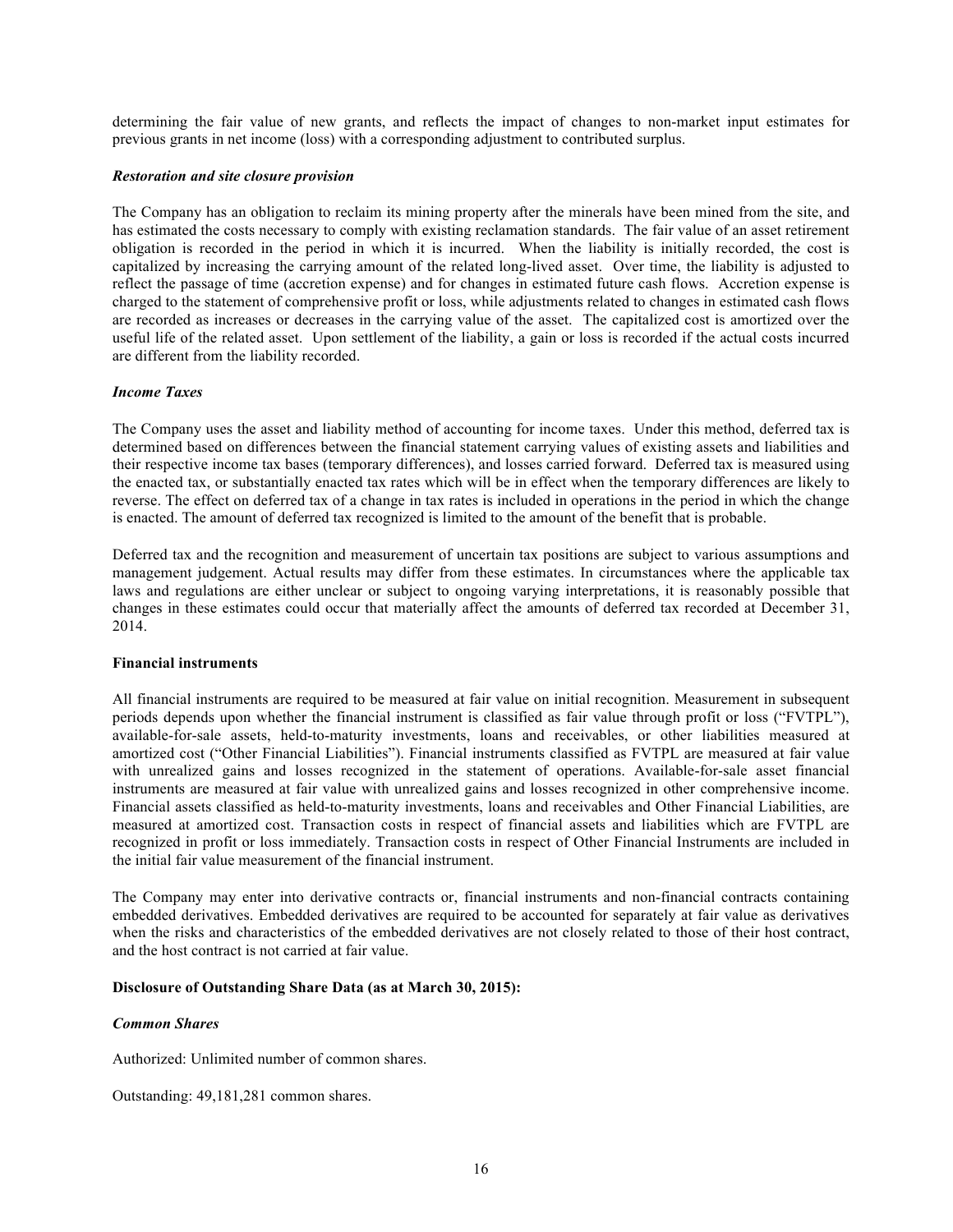## **Trends**

There are significant uncertainties regarding the prices of industrial minerals and in the availability of equity financing for the purposes of mineral exploration and development. For instance, the prices of industrial minerals, including graphite, have fluctuated widely in recent years and it is expected that wide fluctuations may continue. Management of the Company is not aware of any trend, commitment, event or uncertainty both presently known or reasonably expected by the Company to have a material adverse effect on the Company's business, financial condition or results of operations other than the normal speculative nature of the natural resource industry and the risks disclosed below under the heading "Risk Factors".

### **Risk Factors**

An investment in the Company's common shares is speculative and subject to risks and uncertainties. The occurrence of any one or more of these risks or uncertainties could have a material adverse effect on the value of any investment in the Company and the business, prospects, financial position, financial condition or operating results of the Company. The risk factors noted below, in no specific order, are not an exhaustive list of all risk factors associated with an investment in the Company's common shares or in connection with the operations of the Company.

- Exploration stage company developing one single asset;
- The highly speculative nature of mineral exploration and development;
- No history of mineral production;
- Mining operations and no insurance coverage on the inherent risks of such operations;
- Limited operating history and financial resources;
- Governmental and environmental regulation, permits and compliance;
- The reliability of results of prior exploration work;<br>• Reliance on management and experts:
- Reliance on management and experts;
- Competition;<br>• The possibility
- The possibility of conflicts of interest for the Company's directors and/or officers;
- Competitive conditions;
- Title to property;
- Aboriginal land claims:
- Environmental risks and hazards;
- Cost of land reclamation;
- Commodity prices;<br>• Price volatility and
- Price volatility and lack of active market;
- Litigation;<br>• No earning
- No earning or dividend record and no anticipation of paying in foreseeable future.

For a more detailed discussion of the above risk factors, refer to the Company's Annual Information Form filed for the year ended December 31, 2014.

### **Cautionary Statement Regarding Forward-Looking Statements**

This MD&A contains "forward-looking statements" which reflect management's expectations regarding the Company's future growth, results of operations, performance and business prospects and opportunities. Such forward-looking statements may include, but are not limited to, statements with respect to the future financial or operating performance of the Company and its projects, the future price of graphite or other metal prices, the estimation of Mineral Resources, the timing and amount of estimated future production, costs of production, capital, operating and exploration expenditures, costs and timing of the development of new deposits, costs and timing of future exploration, requirements for additional capital, government regulation of mining operations, environmental risks, reclamation expenses, title disputes or claims, limitations of insurance coverage and the timing and possible outcome of regulatory matters. Often, but not always, forward-looking statements can be identified by the use of words such as "plans", "expects", "is expected", "budget", "scheduled", "estimates", "forecasts", "intends", "anticipates", or "believes" or variations (including negative variations) of such words and phrases, or statements that